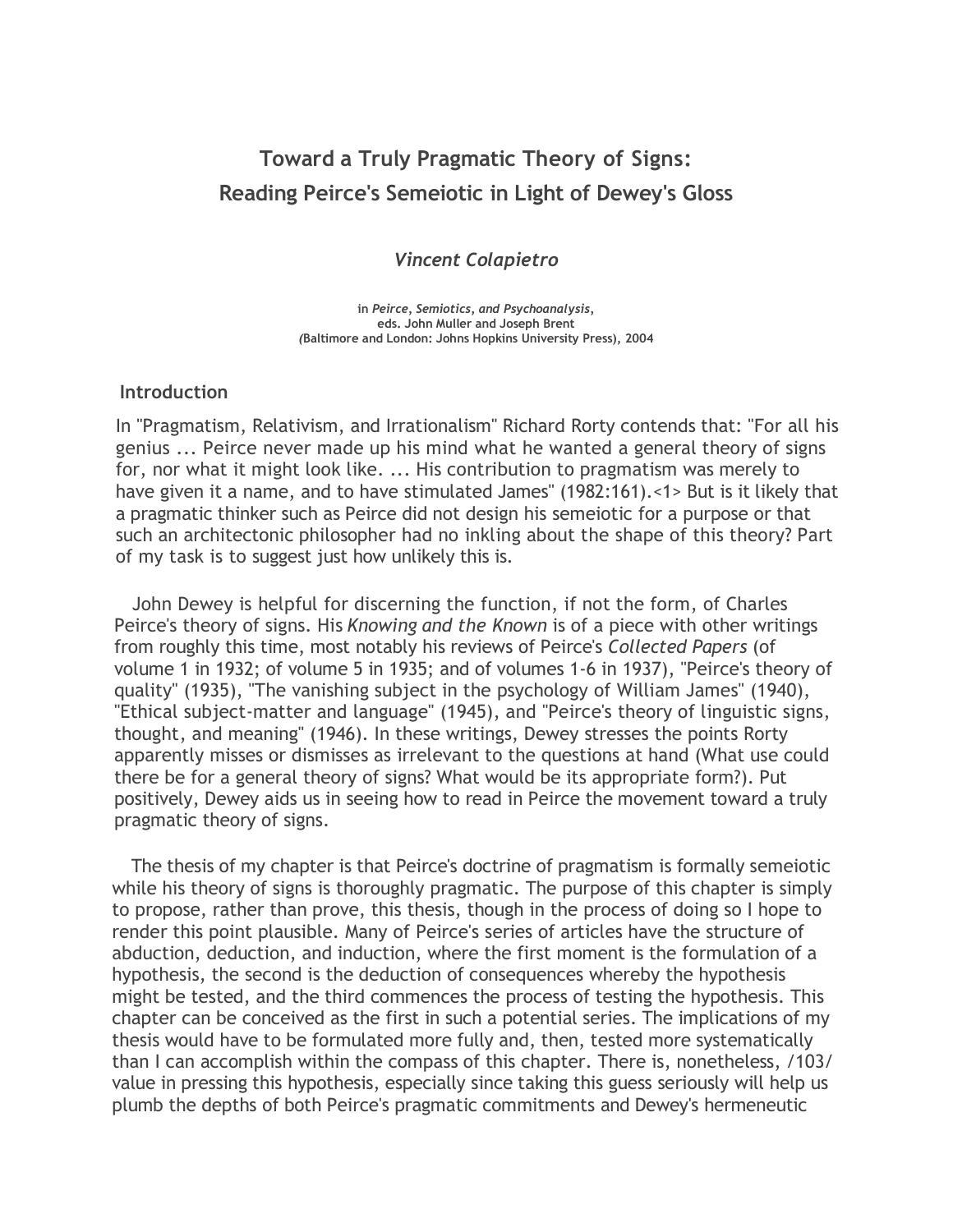insights.

In Dewey's judgment, Peirce was more of a pragmatist than James *(LW*11: 479-484): he transcended his Kantian youth and attained a pragmatic perspective of continuing relevance. In Rorty's judgment, however, Peirce's kinship to Kant marks his distance from James and Dewey. In effect, it disqualifies him as a pragmatist. He perhaps coined the word and undoubtedly inspired James (cf. Menand 2001: 204),<2> but his own architectonic aspiration allegedly betrays a philosophical temperament at odds with a truly pragmatic sensibility. This temperament is evident in Peirce's supposedly persistent efforts to secure an immutable foundation for human inquiry:

Peirce himself remained the most Kantian of thinkers—the most convinced that philosophy gave us an all-embracing a historic framework to which every other species of discourse could be assigned its proper place and rank. It was just this Kantian assumption that there was such a context ... against which James and Dewey reacted. (Rorty 1982:161)

There are unquestionably texts in Peirce that lend support to Rorty's interpretation of Peirce's project. One of these was placed by Charles Hartshorne and Paul Weiss as the opening paragraph of volume 1 of the *Collected Papers* (Peirce 1931, hereafter abbreviated as *CP):* "To erect a philosophical edifice that shall outlast the vicissitudes of time, my care has been, not so much to set each brick with nicest accuracy, as to lay the foundations deep and passive" (CP 1.1).<3> But the aspiration to erect such an edifice is acknowledged, in the same paragraph (as it were, in the same breath), to outstrip any possibility of realization. Peirce's hope is to construct "a philosophy like that of Aristotle, that is to say, to outline a theory so comprehensive that, for a long time to come, the entire work of human reason ... shall appear as the filling up of its details" (CP 1.1 emphasis added).<4>

The first step toward such a comprehensive framework is the critical elaboration of a categorial scheme comparable to Aristotle's or Kant's doctrine of categories (CP 1.1).<5> But the use of such a framework is principally heuristic. For this framework is deliberately designed to guide and goad inquiry. Its purpose is not to offer transcendental grounds for our historical practices; rather it presupposes that these evolving practices alone provide the grounds for all of our theoretical endeavors, including whatever categorial framework or comprehensive systematization of human discourses we are able to devise.

Peirce's categories are, thus, heuristic. This is nowhere better seen than in Peirce's investigation of signs in their myriad forms and intertwined functions (Savan 1987-1988; Shapiro 1983). In turn, the use of such a theory of signs, in the immediate foreground of Peirce s most characteristic presentations, is to offer a normative theory of objective inquiry. Beyond this, a general theory of /104/ signs ought to provide conceptual and rhetorical resources for investigating the entire range of semiosis (or sign-action), not just the work of inquirers aiming at truth.<6> It should, for example, contribute as much to the interpretation of literary texts or other cultural artifacts as to the investigation of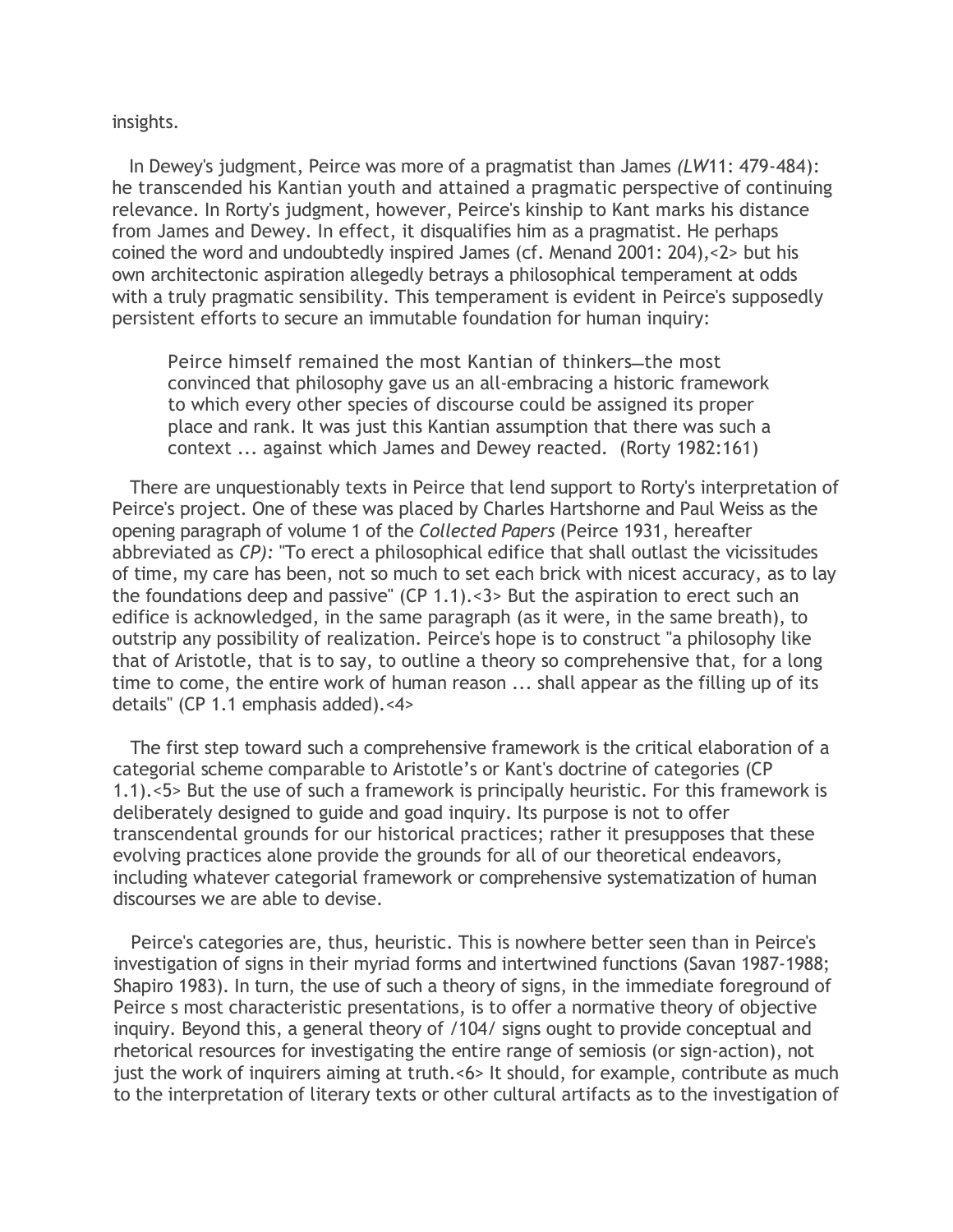natural phenomena (cf. Weinsheimer 1983; Short 1998).

#### **Pragmatism, modernism, and postmodernism**

Given one theme in this volume, I feel obliged to address, albeit very briefly, pragmatism vis-a-vis both modernism and postmodernism. Pragmatism grants primacy to our practices. It does not reduce theory to practice but envisions theory itself as a mode of practice (see, e.g., Dewey's *Knowing and the Known, LW* 16: 250–251). Pragmatism also drives toward recognition of the irreducible plurality of human practices. An appreciation of this plurality makes clear the need for an ongoing, cooperative, and indeed inclusive exchange among representatives of quite divergent perspectives.

As we shall see, Peirce's theory of signs is pragmatic precisely because it accords primacy to our practices of investigation, interpretation, communication, and countless other analogous activities. Because it does so, this theory opens a field of inquiry too vast for any single inquirer and too protean for any one intellectual tradition. Dewey's reading of Peirce's theory brings these dimensions sharply into focus. He discerns in Peirce's writings on signs a movement toward an expressly pragmatic account.

Since this marks a movement away from mentalistic conceptions of signs, language, and meaning as well as a movement toward a thoroughly semeiotic conception of consciousness, mind, and subjectivity, it arguably points beyond modernism.<7> More than this, Peirce's investigation of signs drives toward an explicitly situated, social, somatic, and semiotic understanding of human agents and their historical practices. In so doing, it should foster an appreciation of how Anthony Giddens, Clifford Geertz, Gianni Vattimo, Paul Ricoeur, Maurice Merleau-Ponty, Michel Foucault, Jacques Lacan, Jacques Derrida, Pierre Bourdieu, Michel de Certeau, and countless others might be enlisted as co-inquirers rather than attacked as enemies. Such appreciation would push beyond postmodernism in its more fashionable forms (also pragmatism in its more contentious, less pluralistic forms). Let me illustrate this point by reference to one of these figures.

In his contribution to *Deconstruction and Pragmatism,* a book based on a symposium held at the Collège International de Philosophie in Paris on 29 May 1993, Derrida emphasizes that deconstruction "shares much ... with certain *motifs* of pragmatism" (1996: 78). But he is quick to point out he "obviously cannot accept the public/private distinction in the way he [Rorty] uses it in relation to my work" (1996: 78). Derrida readily acknowledges, however, that his notion of the trace is "connected with a certain notion of labour, of doing"; and, thus, it shares much with a central motif of classical pragmatism. Moreover, "all the attention given [by him] to the performative /105/ dimension ... is also one of the places of affinity between deconstruction and pragmatism."

Derrida's attention to this dimension has, in his judgment, been used as a basis for a defamation of deconstructionists ("I am reproached—deconstructionists are reproached with not arguing or not liking argumentation, etc. This is obviously a defamation"). This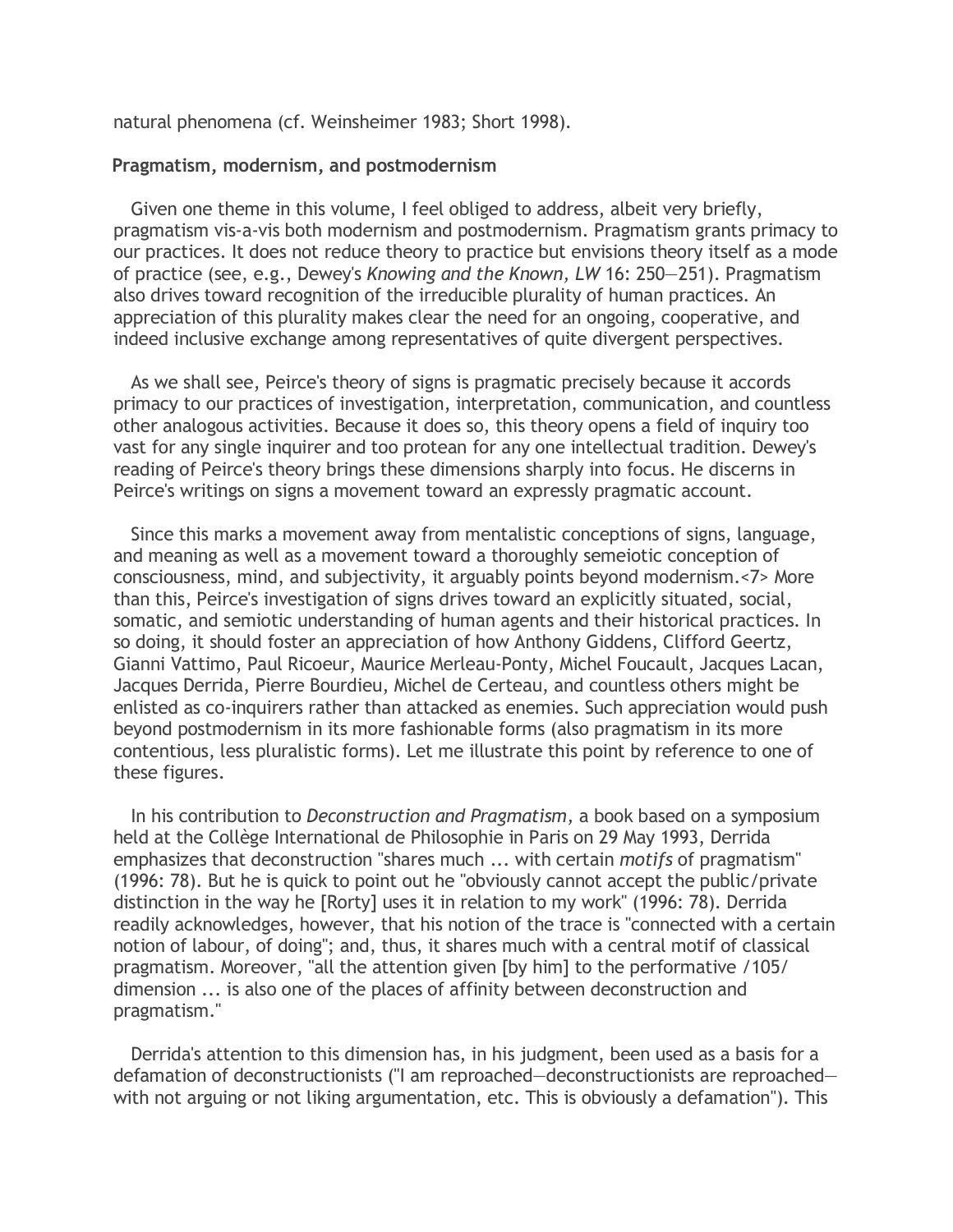defamation "derives from the fact that there is argumentation and argumentation"; that is, strategies of argumentation must always be assessed in terms of the contexts in which and the topoi about which we are struggling to articulate our disagreements and ascertain the stakes in our differences–or perhaps to repress all of this and much more. Thus, I do not take Derrida to be in the least disingenuous when he announces that: "I think that the question of argumentation is here central, discussion is here central, and I think that the accusations often made against deconstruction derive from the fact that its raising the stakes of argumentation is not taken into account". At this point in his defense of deconstruction, Derrida takes a pragmatic turn, insisting "it is always a question of reconsidering the protocols and the contexts of argumentation, the questions of competence, the language of discussion, etc."<8> In other words, we must conscientiously attend to what we are actually doing when we are engaging in argumentation with these others, in this context and about these topics: we must become clearer about what we are doing with words, especially when used as weapons. Should pragmatists not especially welcome the insights of a thinker so finely attentive to the performative dimension of our argumentative exchanges?

By means of this example, I simply wish to counteract the impulse to treat potentially helpful co-inquirers as opponents to be annihilated rather than allies to be joined. Even though I will have recourse to a number of such locutions, -isms are all too often banners under which warring tribes mount fierce charges against one another, they also function as the identification of targets at which to shoot. In philosophical warfare no less than in other human frenzies of mutual annihilation, however, each side ordinarily knows very little about the other: an almost total blindness in human beings contributes to the ease with which they dismiss, disfigure, defame, and destroy one another (James 1977). We are able to destroy others with such clear consciences because we have such utterly abstract, hence effectively emptied, conceptions of who they are and what they hold. $<$ 9 $>$ 

Though often himself personally irascible, Peirce denounced "the inhumanity of a polemical spirit" *(Writings of Charles S*. *Pierce* (Peirce 1982; hereafter abbreviated as *W)* 1: 5). To many people today, he must sound naive in advising that hatred ought not to be met with hatred, nor violence countered with violence, but rather love has the capacity to recognize "germs of loveliness [even] in the hateful". In our suspicious if not cynical time, Peirce must sound naive or worse when, beyond this, he claims love has the capacity to warm such germs into life and thereby to transfigure the hateful into the admirable ("Evolutionary Love," CP 6.289; also in The *Essential Peirce* (Peirce 1992, 1998; hereafter abbreviated as EP) 1: 354). /106/

Ideals are, however, operative even in a hermeneutics of suspicion, though such a hermeneutic often makes it difficult to acknowledge them, much less give a convincing account of their actual operation (Bernstein 1992a: 162, 165,191). In contrast, Peirce explicitly supposed that ideals have the power to move us in accord with our rational agency.<10> Their power to do so means that human conduct can be the result of rational suasion, not just brute force or blind necessity. There is, at the heart of Peirce's pragmatism, a robust affirmation of the capacity of rational agents to be moved by the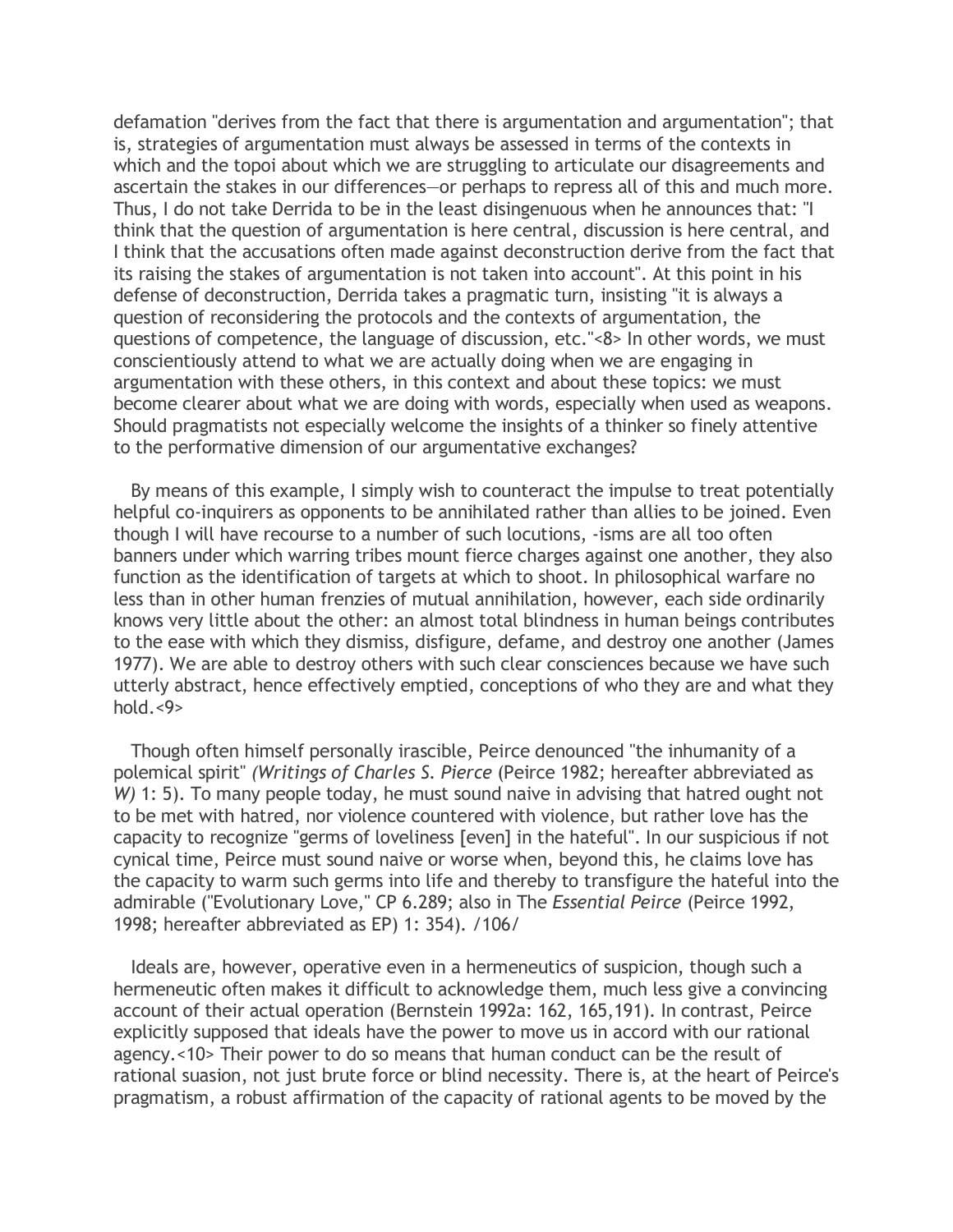lure of ideals and, thus, to be moved in accord with their own integrity (cf. Colapietro 1989; Bernstein 1991:29-43). It is also at least implicit in the most obviously pragmatic part of his tripartite semeiotic, its third branch. For Peirce's theory of signs culminates in a branch of inquiry he identifies most usually as rhetoric (qualifying it as pure or speculative rhetoric), for it concerns the effects and power of signs to move and even shape discourses, practices, and institutions.<11> In certain respects, Dewey's *Logic* of 1938 is a contribution to this branch of semeiotic. But in complementary respects, Ricoeur, Foucault, Derrida, de Certeau, Giddens, Geertz, Vattimo, etc. provide invaluable resources for articulating a sufficiently thick account of discursive authority, competency, protocols, and contexts. In order to formulate a truly pragmatic theory of signs, then, we cannot limit ourselves to a narrowly circumscribed group of authors. Those of us who work out of the pragmatic tradition betray that tradition when we pit ourselves, might and main, against allegedly or even actually rival traditions, movements, or positions. We honor that tradition when we abandon myths of originary purity and forge alliances, cutting across diverse boundaries (ideological, disciplinary, linguistic, cultural, and national), for the sake of advancing inquiry and enhancing interpretation.

While Rorty admirably exhibits this spirit, he seems to miss what Dewey discerns–the pragmatic thrust of Peircean semeiotic. The trajectory of Peirce's theory of signs itself, thus, prompts us to move in diverse directions and to draw upon various resources, not the least of these resources being an incredibly heterogeneous group of contemporary authors all too glibly grouped together under the rubric postmodernists.

But at this point I will turn from where this trajectory might land us and focus eventually on this theory itself, as envisioned by Peirce and illuminated by Dewey, but immediately on the context in which it must be situated in order to be understood. This context is of course Peirce's philosophy, one Dewey insightfully identifies as "Critical Common-sensism" *(LW*11:480). Of Peirce, Dewey noted in his review of volume 1 of the *Collected Papers* that: "There is [in his own writings] no adequate presentation of his thought as a well developed whole" *(LW* 6: 274). For both attaining an interior understanding of Peirce's philosophical project and reorienting philosophy in the present, however, Dewey claims: "There is one aspect of Peirce's thought which comes out most clearly ... in his conception of philosophy itself, a conception which in my judgment is likely to be revived in the future and to dominate thought for a period at least" *(LW 6:*276). /107/

This conception comes into view when our attention fastens upon the fact that, for Peirce, "philosophy is that kind of common sense which has become critically aware of itself. It is based on observations which are within the range of every man's normal experience" *(LW* 6: 276). This view is all the more impressive because it is put forth by "a man who was so devoted to the sciences and learned in them." Its potential fecundity resides, above all else, in taking "the starting point and ultimate test" of philosophical reflection to be nothing other than "gross or macroscopic experience." Philosophical problems are human problems writ large, at least large enough to be legible to critically animated intelligence. They are only incidentally technical questions; when property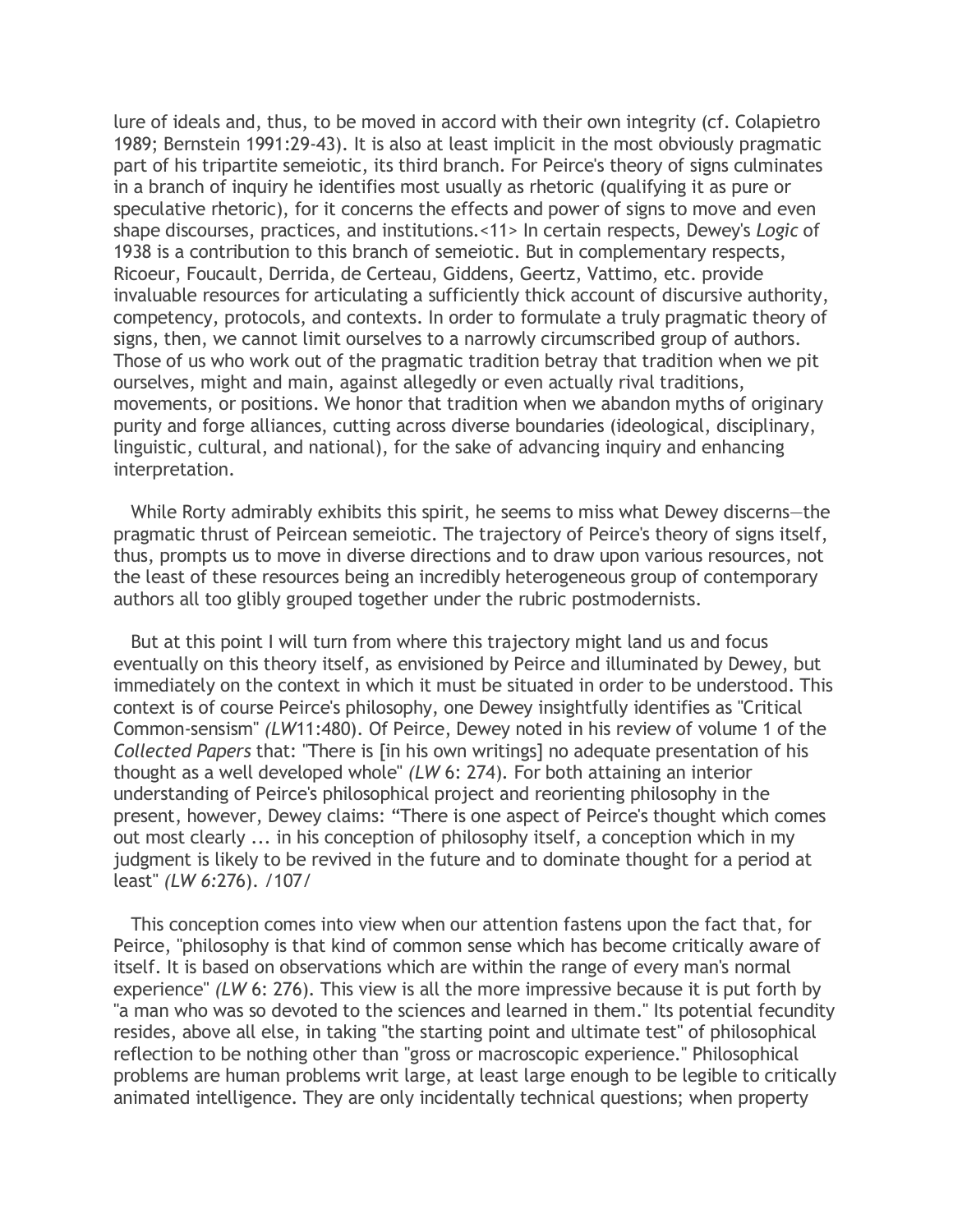approached, they are irreducibly human problems. Accordingly, philosophy draws from science not its subject matter but its fallibilistic sensibility *(LW* 6: 276). It draws its subject matter from lived experience. There is more to Peirce's philosophy than commonsensism tempered and tutored by fallibilism; and Dewey takes note of what else there is. Yet he rightly stresses this conjunction.

### **Commonsensism and Fallibilism**

Dewey saw his own work in logic as an extension of Peirce's efforts in this field. He tried to rescue the study of signs, conceived as an integrated, pragmatic undertaking, from Charles Morris's act of kidnapping. Arguably, Dewey allowed his co-author Bentley to allow Morris to kidnap the field as well as the name, conceding Peirce's word and perhaps much else to Morris's usurpation. Early in their critique of Morris's theory of signs ("A Confused 'Semiotic'"), we are informed that:

From this point on I shall use the word semiotic to name, and to name only, the contents of the book before us [Charles Morris's *Signs, Language, and Behavior* (1946)]. I shall use the word semiosis to name, and to name only, those ranges of sign-process which semiotic identifies and portrays. It is evident that, so proceeding, the word 'semiocian' will name Professor Morris in his characteristic activity in person, and nothing else. *(Knowing and the Known, LW* 16:211-212)

But Dewey took pains to show that Peirce's integrated, pragmatic theory of signs was fundamentally at odds with Morris's fragmented, behavioristic theory. Finally, it is illuminating to recall that, in Dewey's judgment, "Peirce was much more of a pragmatist [than James] in the literal sense in which the word expresses action or practice" *(LW* 11: 483), for Peirce was concerned more with practice in its irreducible generality than experience in its utter singularity. Dewey appreciated what many Deweyans appear strenuously to suppress or deny–Peirce was a pragmatist. He eventually felt a philosophical kinship to the intimidating instructor at Johns Hopkins University toward whom he initially felt little affinity. In particular, Peirce's evolutionism, fallibilism, /108/ commonsensism, synechism, and indeed pragmatism were the doctrines prompting Dewey's eventual sense of intellectual kinship.

So too was Peirce's antipathy toward Cartesianism–toward (at least) subjectivism, dualism, intuitionism, and wholesale rejection of intellectual traditions. A central but neglected feature of this antipathy concerns Peirce's valorization of traditions and institutions.

Descartes marks the period when Philosophy put off childish things and began to be a conceited young man. By the time the young man has grown to be an old [at least an older] man, he will have learned that traditions are precious treasures, while iconoclastic inventions are always cheap and often nasty. (CP 4.71)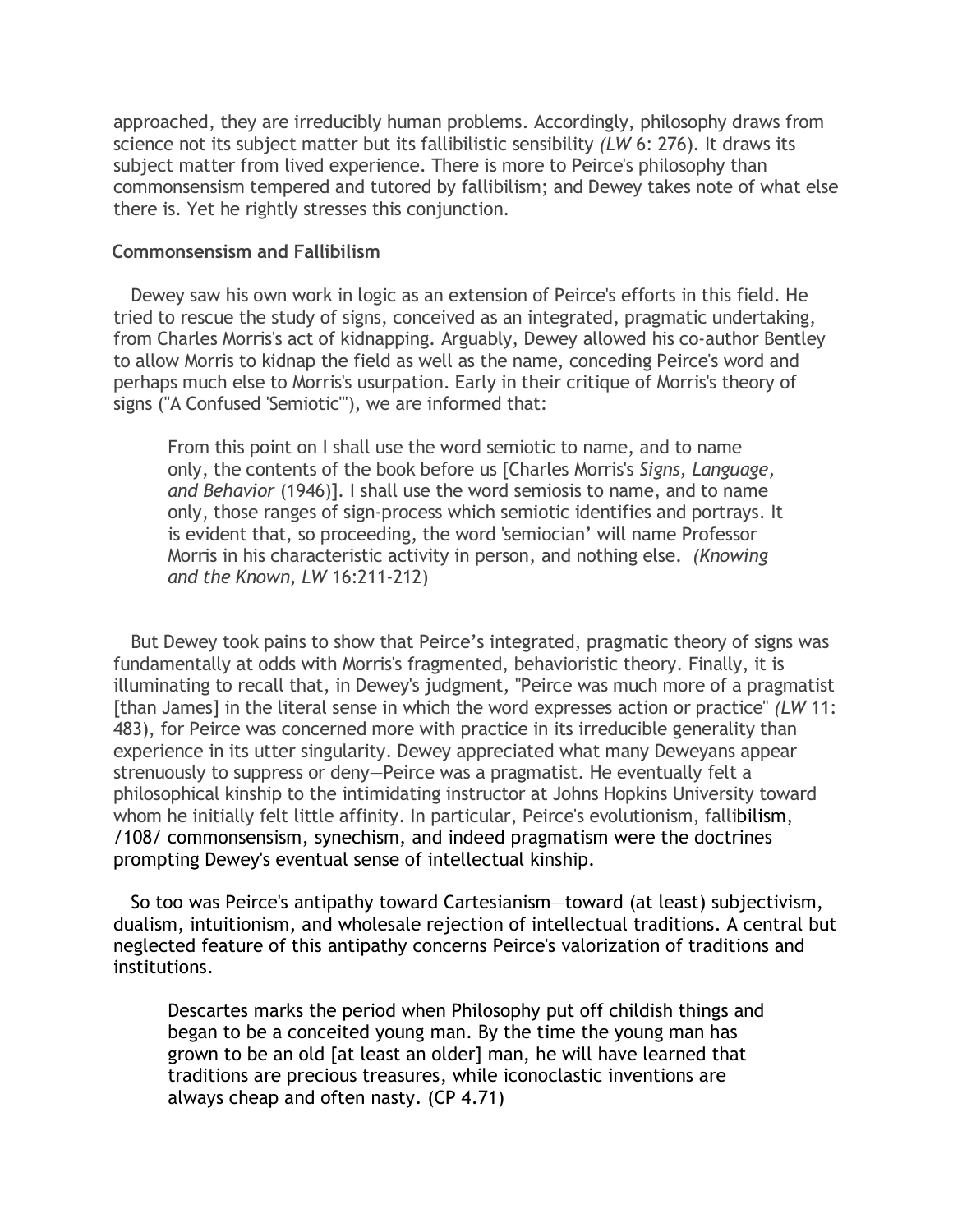John Herman Randall, Jr., learned from Dewey what many of his other associates and students seem to have overlooked altogether: "What I have learned from them [my teachers] is presumably not what they intended to teach. Doubtless John Dewey did not set out to impress me with the overwhelming importance of tradition" (Randall 1958: 2). That is, however, what Dewey most forcefully taught Randall, in Randall's own judgment.

This valorization of traditions is as much a part of Dewey's as it is of Peirce's robust affirmation of our humanizing inheritances.<12> He fully appreciates that "knowledge is a function of association and communication; [that] it depends upon tradition, upon tools socially transmitted, developed and sanctioned" (LW 2:334). He contends that "no one would deny that personal mental growth is furthered in any branch of human undertaking by contact with the accumulated and sifted experience of others in that line" *(LW2:*56). Furthermore, he identifies tradition with "the customs, methods and working standards" of a calling such as carpentry or chemistry, plumbing or philosophy. Dewey stresses that initiation "into the tradition is the means by which the powers of learners are released and directed" *(LW2;* 56). As we shall see, the appeal to practice is almost always an appeal to a tradition, since human practices are the exponentially funded and sifted results of intergenerational undertakings. In brief, human practices are almost always traditional ones. Take, as an example, our linguistic practices. Words mean what they have come to mean over countless generations and what they might otherwise come to mean in an unknown future. The simplest use of a linguistic sign implicates us in a complex, extended history, though in countless circumstances linguistic competence and wholesale ignorance of this authorizing history are found together. But our natural languages are unquestionably intergenerational practices.

We are, from the outset, innovative in the very appropriation of our inheritance. But the range, character, and possibilities of our innovations point not simply to our individual ingenuity (cf. Vico). They disclose the riches inherent in our inheritance. Shakespeare and English are, for instance, in such /109/ immense debt to one another that the innovator greatly owes his status to his inheritance, while the language deeply owes its riches to this originator of words, phrases, and tropes. To realize this, we need but ask: Where would Shakespeare be without English or, in turn, English without Shakespeare?

The abuses of authority, especially enshrined, sanctified authority, always need to be weighed against the dangers of anarchy. In his general stance toward such questions, Dewey stands between James and Peirce. Of the three, James inclines most dramatically toward anarchism, being deeply suspicious of instituted authorities and especially large institutions,<13> also being habitually sympathetic to the outsider or even the outlaw. He tends to stress that "most human institutions, by the purely technical and professorial manner in which they come to be administered, end by being obstacles to the very purposes which their founders had in view" (McDermott 1977:516).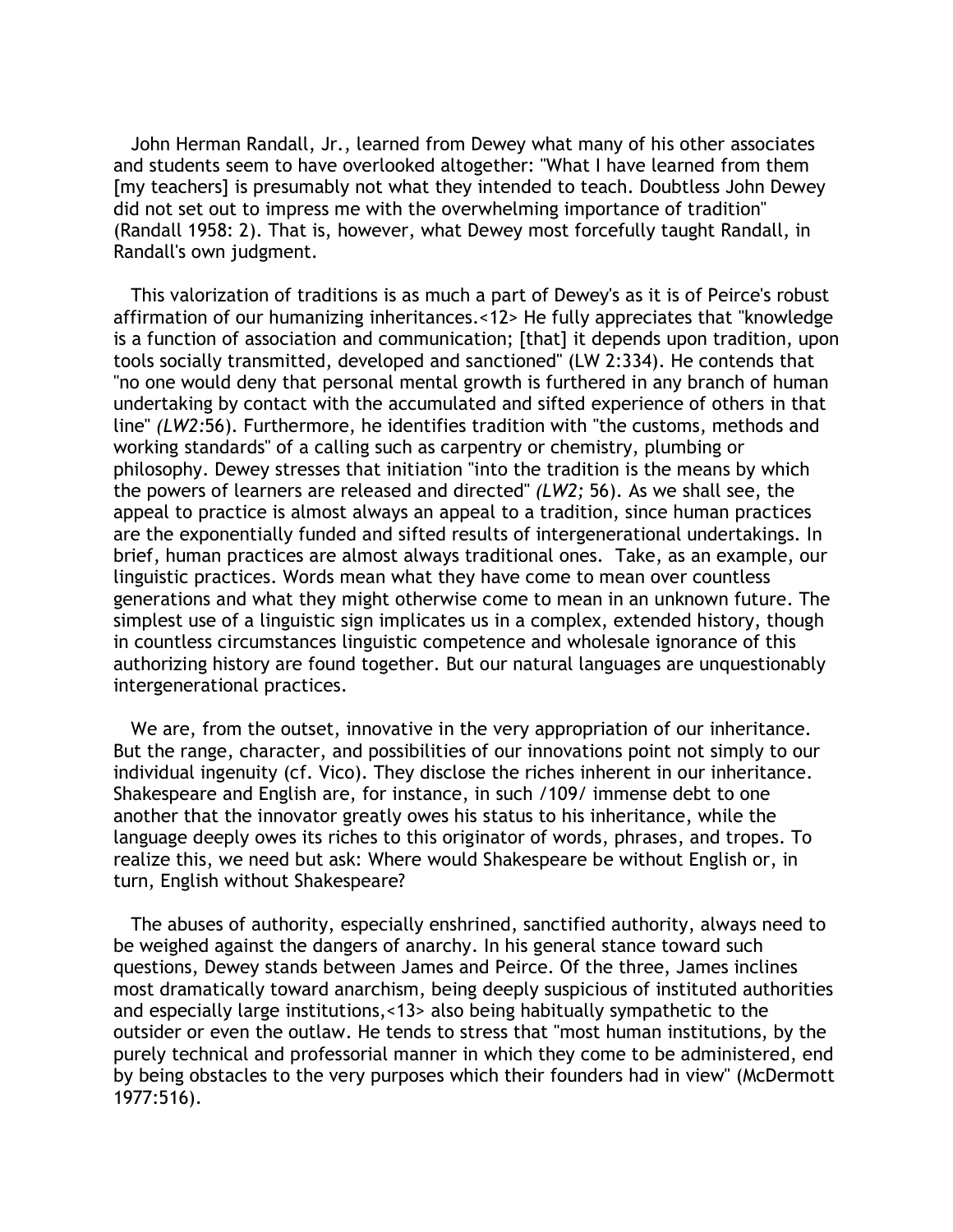In contrast, Peirce was extremely attentive to the abiding need for acknowledged authorities (cf. Certeau 1997).<14> In concrete circumstances, there is often little or no possibility of drawing a sharp or even a very clear distinction between the authoritative and the authoritarian acceptable to everyone. But it is better to preserve the instituted authorities charged with overseeing our traditional institutions than to allow dread of authoritarianism to erase the effective exercise of appropriate authority. He was as opposed to what might be called cultural Cartesianism as he was to its philosophical form. Alexis de Tocqueville: "So, of all the countries in the world, America is the one in which the precepts of Descartes are least studied and best followed" (1969: 430). This is nowhere more evident than in the unhesitant claim of insular minds to omnicompetent expertise: "So each man narrowly shut up in himself, and from that basis, makes the pretension to judge the world" (Tocqueville 1969: 430). "The belief in the right to a private opinion[,] which is the essence of protestantism, is carried to a ridiculous excess in our community" *(W2:*356-357). The example Peirce uses to make this point concerns the authority of physicists being discounted by the general population and popular press *(W 2:* 357). Of course, there are frequently grounds for contesting the authority of scientists—indeed, the life of science is a process of contestation–but the manner, basis, and arrogance involved in this instance helped to convince Peirce that appropriate intellectual authority was a precarious cultural achievement. Like James, he was sensitive to the ways scientistic ideologues have been inclined, in the name of Science, to browbeat ordinary persons out of their religious convictions; yet, unlike James, he was not sanguine about the uncontrolled clash of untutored impulses, intellectual and otherwise, usually leading to felicitous outcomes. It is likely that he would hear contemporary charges of paternalism as largely misguided attacks on authority, symptomatic of a culture in which the exercise of the authoritative, however legitimate, carries the sting of the authoritarian.

"To view institutions as enemies of freedom, and all conventions as slaveries, is, "in Dewey's judgment, "to deny the only means by which positive freedom in action can be secured" (*MW* 14:115). "Convention and custom /110/ are necessary to carrying forward impulse to any happy conclusion. A romantic return to nature and a freedom sought within the individual without regard to the existing environment finds its terminus in chaos" *(MW* 14: 115). "Not convention but stupid and rigid convention is the foe." The same may be said of tradition, institution, and authority.

Against the most popular reading of R. W. Emerson's transcendentalism, wherein the individual is unqualifiedly primordial and institutions are derivative, Dewey and to a greater degree Peirce stress the dependency of individual humans upon historical institutions or, more accurately, upon human communities in their historical embodiments (these concrete embodiments being later generational or traditional institutions, the historically instituted and sustained ways of framing and pursuing humanly recognizable ends and ideals). The individual is never truly in the position to take a stand within himself and, from the haven of interiority, to judge competently anything, let alone everything. The dialogical subject is, in contrast, an agent self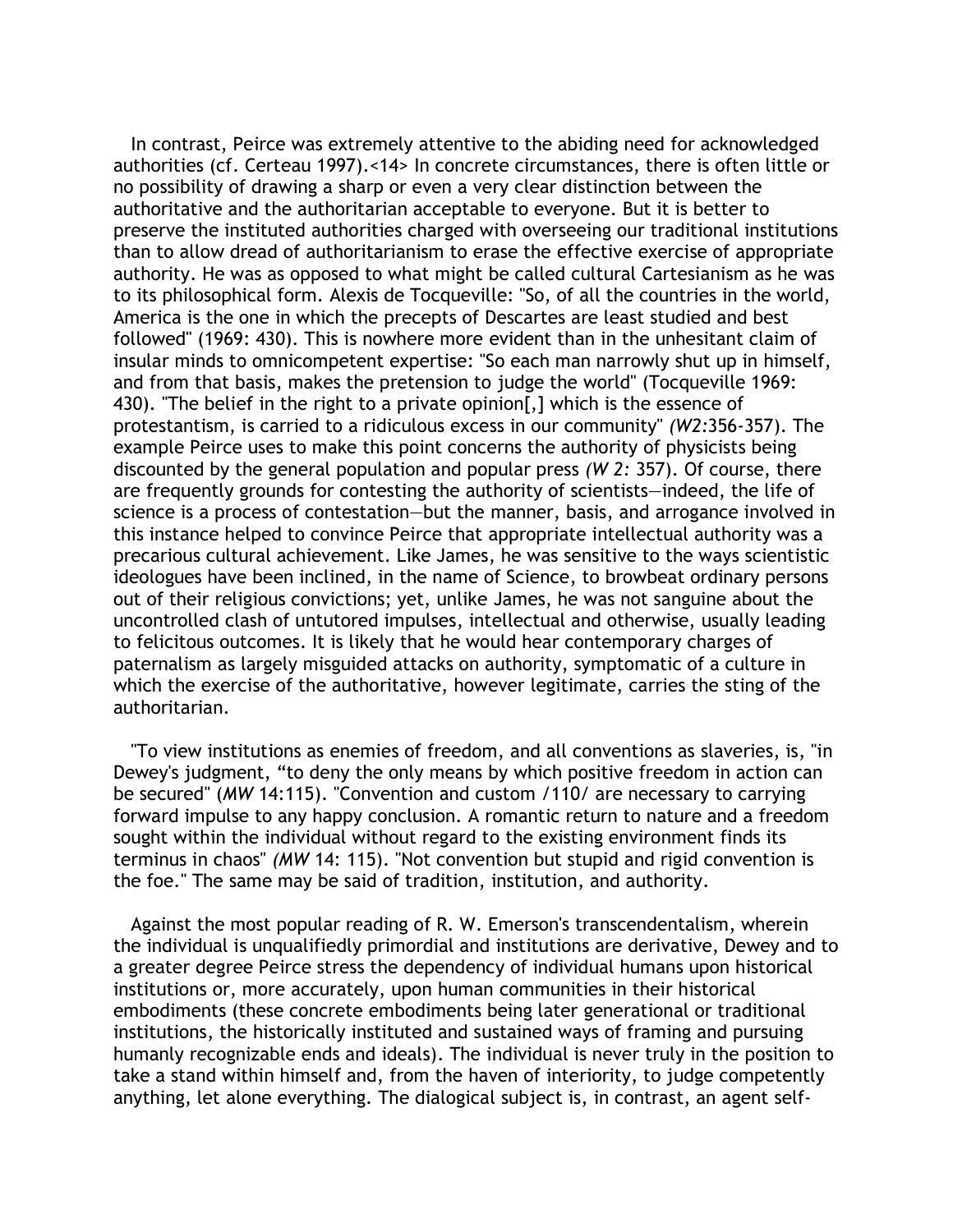consciously implicated in historical practices and responsive at least to other human beings. Thus, the dialogical subject of classical pragmatism ought never to be confused with the monological self of American individualism. To be true to themselves such subjects must be responsive to the alterity of their own histories (cf. Mazzotta 1997, on Vico),<15> but also to the criticisms, objections, and viewpoints of other humans.

Such subjects are always already caught up in activities and processes antedating their appearance and largely exceeding their control. In the course of initiating their own endeavors, ones sustained as well as frustrated by currents and forces for the most part too vast or too subtle to comprehend or to direct, they ineluctably discover their limits and liability to make mistakes.

In his reviews of the *Collected Papers*, Dewey highlighted Peirce's fallibilism and commonsensism. A central feature of common sense is an appreciation of fallibility as well as an awareness of finitude. The adage that "To err is human" is, after all, a commonsensical one. But the prior question of what the expression "common sense" means begs answering. Dewey brings into sharp focus the Peircean understanding of this protean term when he suggests that common sense consists, for Peirce, "not so much of a body of beliefs that are widely held as of the ideas that are forced upon us in the processes of living by the very nature of the world in which we live" *(LW* 11:  $480$ ). Dewey notes that Peirce attached great importance to our innate dispositions– our instinctual drives—"not as forms of knowledge but as the ways of acting out of which knowledge grows" *(LW* 1:480).

The Peircean advocacy of common sense is an explicitly critical, thus a consciously self-critical, advocacy, wherein one part of our cultural inheritance is frequently turned against another. The uncritical appeal to common sense is philosophical treason as much as uncommon nonsense. "Uncriticized common sense is both too vague to serve as a dependable guide to action in new conditions and too fixed to allow the free play of inquiry–which always /111/ begins in doubt" *(LW* 11: 480). Critical energies reduce excessive vagueness and liquify constraining fixities. Dewey reminds us that, for Peirce, the first rule of reason is to avoid blocking the road of inquiry.<16> "Uncriticized common sense is often the great block to inquiry."

Critical commonsensism is common sense tempered and tutored–thereby transformed-by a contrite fallibilism<17> best exemplified in the actual practice of experimental inquirers. In Peircean no less than Deweyan pragmatism, the transcendental question (What warrants and indeed grounds critique? What undergirds the possibility of criticism?) receives a commonsensical answer; our actual practices in their historical heterogeneity and complex intersections. There is no need or possibility of jumping outside the histories of these practices in order to comport ourselves more intelligently. For these histories contain within themselves resources sufficient unto the day. The critical commonsensist thus abandons the desperate search for an ahistoric framework for commensurating our intellectual disputes and cultural differences; s/he turns rather to the ongoing reconstruction of thick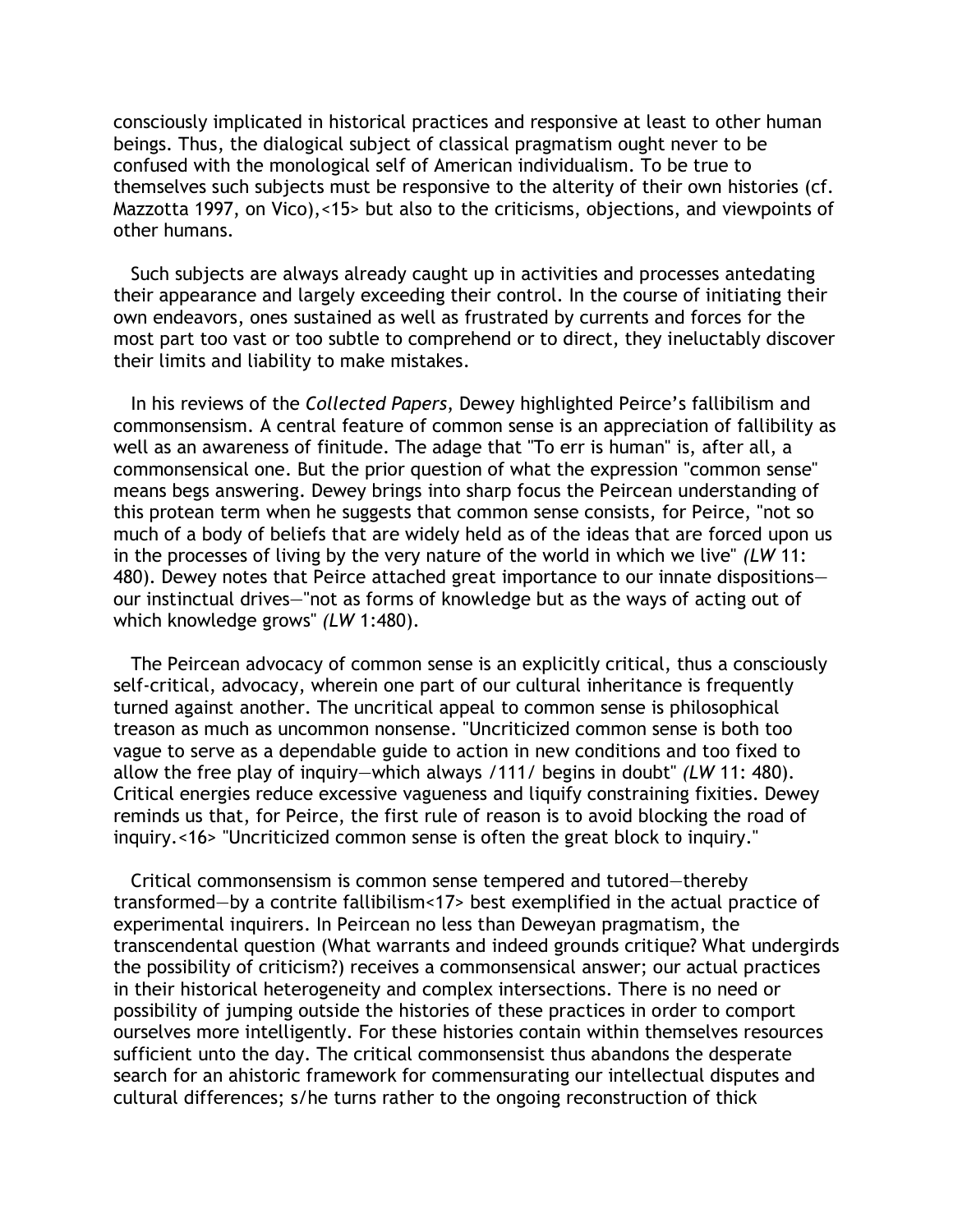histories, narrated by multiple voices and thus framed by diverse perspectives. In showing the bearing of these points on Peirce's theory of signs, I will have taken significant steps toward also showing his semeiotic to be a truly pragmatic theory.

#### **Deweyís gloss on Peirce's Semeiotic**

Even today Peirce's pragmatism is known primarily through its earliest formulations, above all, "The fixation of belief" (1877) and "How to make our ideas clear" (1878). In his review of volume 5 of the *Collected Papers* ("Pragmatism and Pragmaticism"), however, Dewey noted in 1935 that Peirce's 1903 lectures on pragmatism are, "with the articles in the *Monist* dating from 1905 ... the most mature expression of his pragmaticist philosophy–as he finally called it to distinguish it from the pragmatism of James and the humanism of Schiller" *(LW* 11: 421-422).<18> If we interpret Peirce's pragmaticism in the light of these later writings, and in turn interpret his theory of signs in light of his pragmaticist philosophy, it is likely that we will have attained an interior understanding of Peircean semeiotic. Such, at least, is the advice of Dewey.

As we have already noted, Dewey saw his own work in logic as a development of Peirce's efforts in the field. The principal task of logical theory is neither the construction of an ideal language nor the formalization of inferential patterns. It is rather to provide a theory of inquiry designed to facilitate the practice of inquiry. Dewey concludes his essay "Peirce's theory of linguistic signs, thought, and meaning" (1946) by suggesting that, given the present state of logical theory, "Peirce has a great deal to say that is of value" *(LW* 15:152). Much of what Peirce has to say in this context concerns signs and symbols, linguistic and otherwise. Dewey immediately adds that: "There is potential advance contained in the present concern with language and "symbols" (LW 15:152).  $/112/$ 

This advance is*,* however, likely to be sidetracked, because "language," "symbol" and a host of other words are used in accord with the epistemological obsessions of traditional philosophy. Such epistemological dichotomies as thought and language, immaterial minds and perceptible symbols, invariably lead investigation away from fruitful fields. Indeed, the tendency to treat signs and symbols as merely the external, accidental clothing of thought denigrates semiosis and mystifies thought. As Dewey points out, however, Peirce not only frequently uses the word "thought" *(LW*  15: 149) but also does so in a way seemingly enmeshed in the very tendencies he is struggling to eradicate (mentalism, subjectivism, and dualism). His theory of signs, nonetheless, points the way toward offering a truly semeiotic account of consciousness, mind, and psyche, rather than lapsing into the sterile position of trying to provide a mentalistic account of signs, symbols, and meaning. Signs are not made intelligible by referring them to the inaccessible acts of an occult power (cf. Wittgenstein); rather minds become intelligible by tracing their origin and development to publicly observable processes involving intersubjectively shared signs. Meaning is an irreducibly situated, social, somatic, and semeiotic affair (cf. Colapietro 1989; Halton 1986). It is inherent in the life of signs, as this life is itself manifest in communicative and indeed even perceptual processes.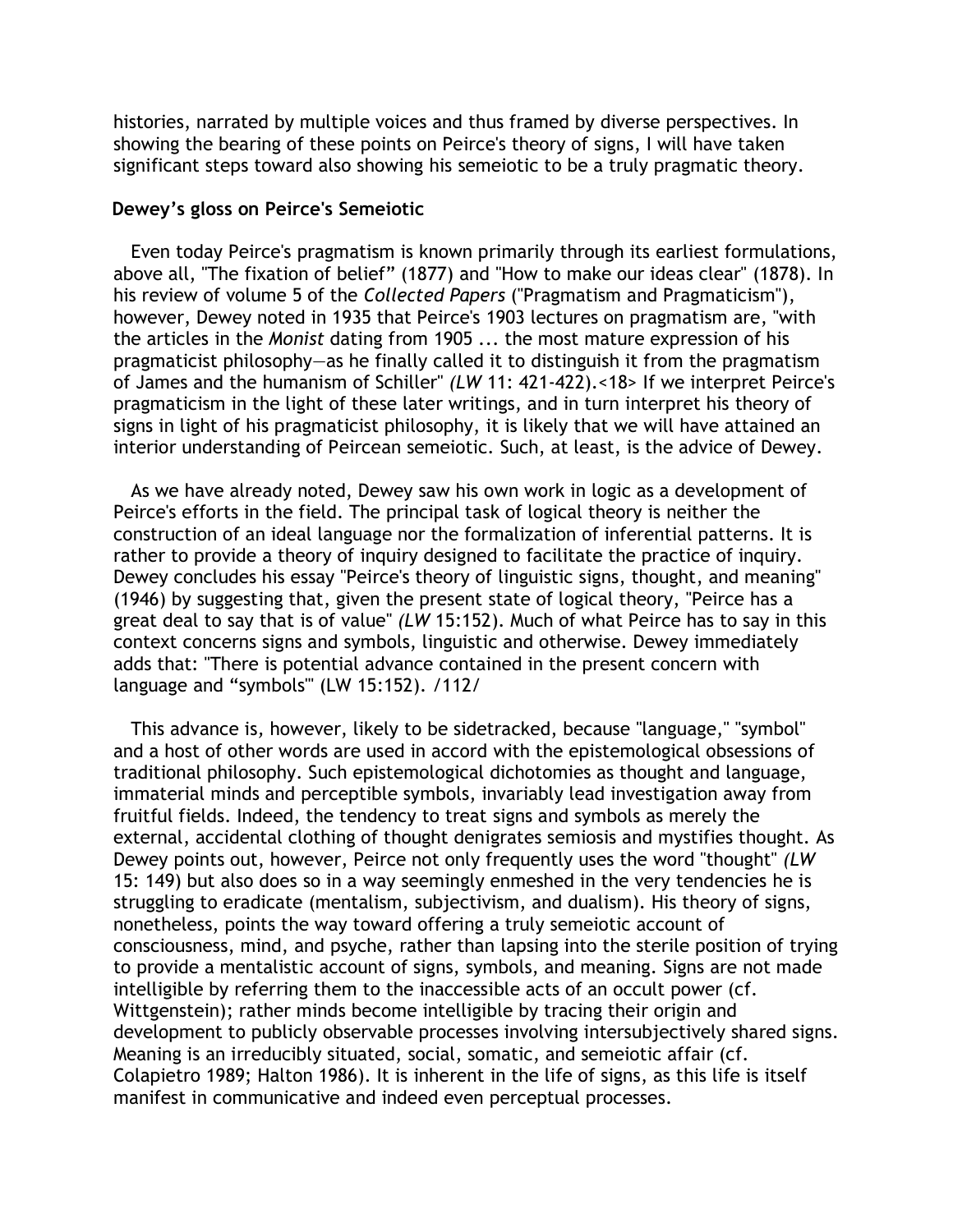When Dewey in 1946 called attention to the potential for advance in focusing on language and symbols *(LW* 15:152), he did so guardedly. His wariness was warranted. For, historically, the linguistic turn was a crucial phase in a process of turning away from the positions of classical pragmatism. In more recent years, however, those who were caught up in this movement have come to recognize that, in fundamental respects and surprising ways, Peirce, James, Dewey, and Mead anticipated the positions to which Quine, Putnam, Davidson, Rorty, McDowell, and others have been led by what has been arguably the immanent dialectic of analytic philosophy (i.e., Anglo-American academic philosophy after the linguistic turn) (cf. Bernstein 1992b: 813-840). Of course, at least since *Philosophy and the Mirror of Nature* (1979), Richard Rorty has accorded Dewey a status comparable to Wittgenstein and Heidegger ("the three most important philosophers of our century" (Rorty 1979:5)).

The linguistic turn might mark a path of regression, in turning inquiry back in the direction of mentalism. Further, it might identify a circumvention, in diverting critical attention away from critical issues of human concern. But it might also mark the way forward, by opening new approaches to mind, meaning, and logic. For Dewey no less than for Peirce, however, it is more appropriate to speak of a semiotic turn rather than the linguistic turn, a turn toward signs in all of their variety and not just toward that form of symbolization so prominent in our lives. This is nowhere more clearly stated than in "Context and Thought":

If language is identified with speech, there is undoubtedly thought without speech. But if "language" is used to signify all kinds of signs and symbols, men assuredly there is no thought without language; white signs /113/ and symbols depend for their meaning upon the contextual situation in which they appear and are used. *(LW64).* 

In sum, all thought is (as Peirce noted in some of his earliest publications) in signs, though not all thought is in language in its more restricted senses.

In Dewey no less than Peirce, the pragmatic turn encompasses the linguistic turn, since a turn toward the full range of human practices of course includes our linguistic practices, our historically instituted ways of speaking and writing. Moreover, the pragmatic turn is at once an experiential and a semiotic turn. For it is decisively a turn toward experience and also toward the manner in which our encounters are semiotically and technologically mediated (cf. *LW* 1:75f, 101-2,105,134). But this way of stating the matter is likely to be misleading, for it appears to imply that language and more generally signs and tools constitute a tertium quid *(LW* 15:152). The need for a tertium quid to bring together the outward domain of physical things and events, on the one hand, and the inward domain of psychical states and processes, on the other, only arises on the dualistic supposition of there being two separable realms.<19> There is one world in which functional, contextual, and thus variable distinctions between self and other, organism and environment, thought and thing, language and reality, are replete. There is not a world divided into two by an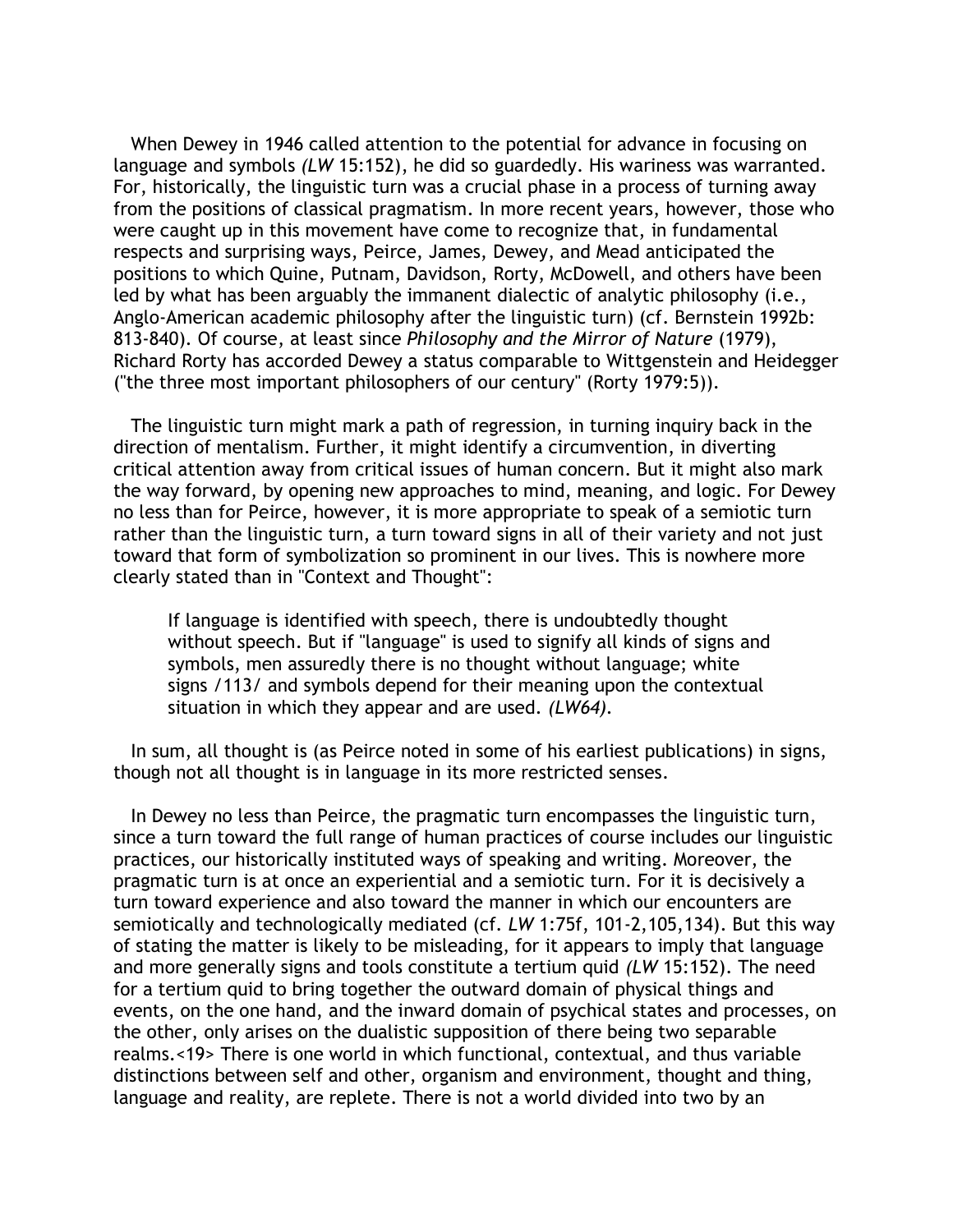absolute, ontological, and hence invariant distinction between mind and matter, or thought and thing. Language is not a bridge over an ontological chasm, but an empirical reality caught up with other such realities in complex, functional ways. In this world, there are organisms inseparably intertwined with their environments, though in many instances not confined to any specific region of their biological niche.<20> The boundaries between organisms and their environments are inherently vague. For certain purposes (e.g., the diagnosis and treatment of a disease), clear distinctions can be drawn. But our ability to institute clear and even precise distinctions depends upon abstracting, for a narrowly focused purpose, certain salient features of an incredibly complex and subtly integrated network of organic and environmental factors.

Part of the function of Peirce's synechism (or doctrine of continuity) was to orient inquiry toward connections and relationships, thus away from the chimerical quest for the ultimate units of theoretical analysis. His synechism was of a piece with his commonsensism for "we must begin with things in their complex entanglements rather than with simplifications made for the purpose of effective judgment and action" *(LW*  1: 387).<21> It "is needful that we return to the mixed and entangled things expressed by the term experience" *(LW* 1:388), the commonsensical world of macroscopic experience, in all its messiness, rather than the refined worlds of our theoretical reductions in all their elegance and simplicity.

Peirce's synechism was, as Dewey pointed out, also of a piece with his pragmatism. For he "was peculiarly and with intellectual conscientiousness, /114/ concerned with working out the implications of the idea of continuity" *(LW* 11: 423). Perhaps the best way to see this connection is to take the upshot of synechism to be, with reference to inquiry, the rejection of any notion that "the consequences, the practical effects... are so many independent particular items" (LW 11:423). These consequences must be just the opposite:

they are the establishment of habits of ever increasing generality, of what he (Peirce) terms "concrete reasonableness"—a reasonableness that is concrete because it does not consist in reasoning merely, but in ways of acting–that have an ever widening scope and ever deepening richness of meaning.(UP 11:423)

Though Dewey does not make the following two points explicitly, his gloss on Peirce's writings helps us to do so. First, Pragmatism is formally semeiotic: pragmatism concerns how to make our ideas clear, i.e., how to make certain signs in a distinct range of human engagements clearer than tacit familiarity or even abstract definitions ever can. Second, semeiotic is thoroughly pragmatic, that is, semeiotic concerns the purposes of investigators and arguably also interpreters. Its function is not to ground but to guide and goad inquiry, hence, it is not a foundational but a normative discourse, wherein the ultimate appeals are only provisionally ultimate. What grounds semeiotic are our practices of inquiry and interpretation, and what underlies these practices are processes continuous with processes observable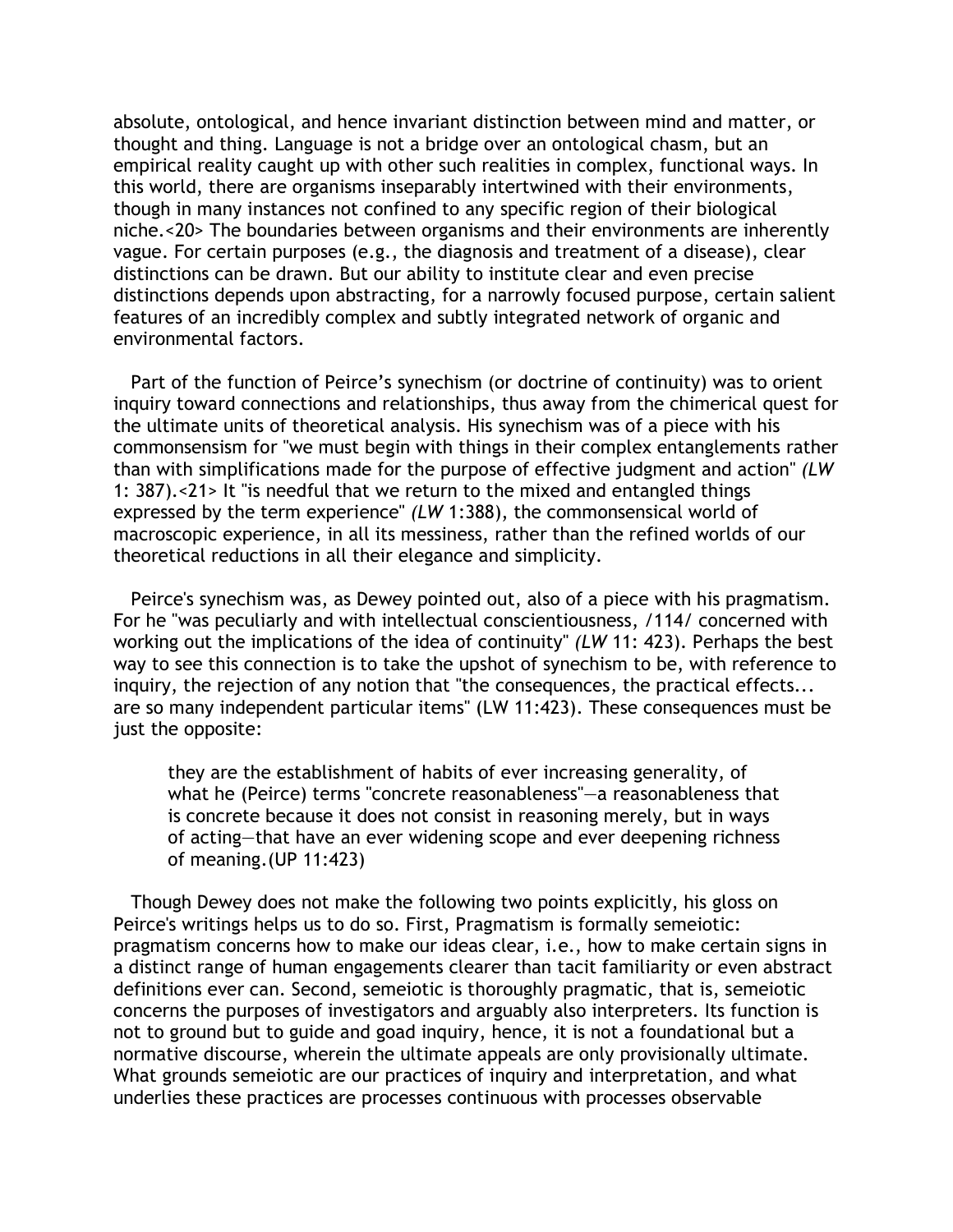throughout the biosphere. But what grounds these practices themselves is nothing other than their own histories in the actuality of their own self-transformations. The theory of signs is a form of semiosis dependent upon more rudimentary, pervasive forms of this process. This theory is rooted in these processes; they are not grounded in it.

In "Pragmatism, language, and categories," Rorty argues for an affinity between Peirce and the later Wittgenstein bearing upon the primacy and irreducibility of our practices. In his judgment, these two philosophers replace the appeal to intuitions with the appeal to practice (see, e.g., Rorty 1961: 222). In this they exhibit their opposition to Cartesianism. Cartesianism is a form of intuitionism, for it ultimately appeals to intuitions, to self-warranting cognitions, in order to escape the snares of skepticism. Its intuitionism is thereby linked to its foundationalism: incorrigible cognitions alone can provide for the Cartesian an adequate (because unshakable) foundation for the edifice of human knowledge. Thus, the Cartesian hopes to arrest the infinite regress of conceivable doubts, by providing an unshakable foundation of cognitive certainty.

Peirce and Wittgenstein however accept "the regress of rules, habits, and signs standing behind rules, habits, and signs" (Rorty 1961: 222-223). This regress is not vicious. The fact that there is nothing underlying our rules, habits, and signs other than more of the same does not condemn us to skepticism, /115/ since inherent in them are the resources for self-criticism and self-correction. The pragmatic spirals constitutive of human practices make it manifest that the metaphor of being imprisoned in our practices is utterly inappropriate. Our practices are modes not of enclosure or confinement but of access and availability: they make available to us the world in which we move and breathe and have our being. The appeal to our selfcorrective practices is sufficient, that to supposedly self-warranting cognitions is unnecessary. Because they are self-corrective, these practices are selftransformative.

Human agents are divided, implicated beings. One of the divisions constitutive of their being is that between the ideals with which they identify and whatever in them thwarts their efforts to realize these ideals (Plato, Aristotle, Saint Paul, Freud, Ricoeur). Another is that between their conscious selves and the darker regions of the human psyche not readily accessible to their conscious selves. Moreover, human agents are implicated in historical practices extending far back into an ancestral past and, thereby, implicating these mortal beings in a historical world of unimaginable scope (cf. Dewey's *A Common Faith;* also *Human Nature and Conduct).* 

In turn, human practices are fatefully diremptive, intricately intertwined processes caught up in a natural world not of their own making but also not accessible apart from these processes. The limits of our world are defined by the limits of our action; and the limits of our action are defined by the range of our somatic involvements and their symbolic extensions. This makes our world somatically bounded yet symbolically boundless (Dewey, LW 4:121).<22>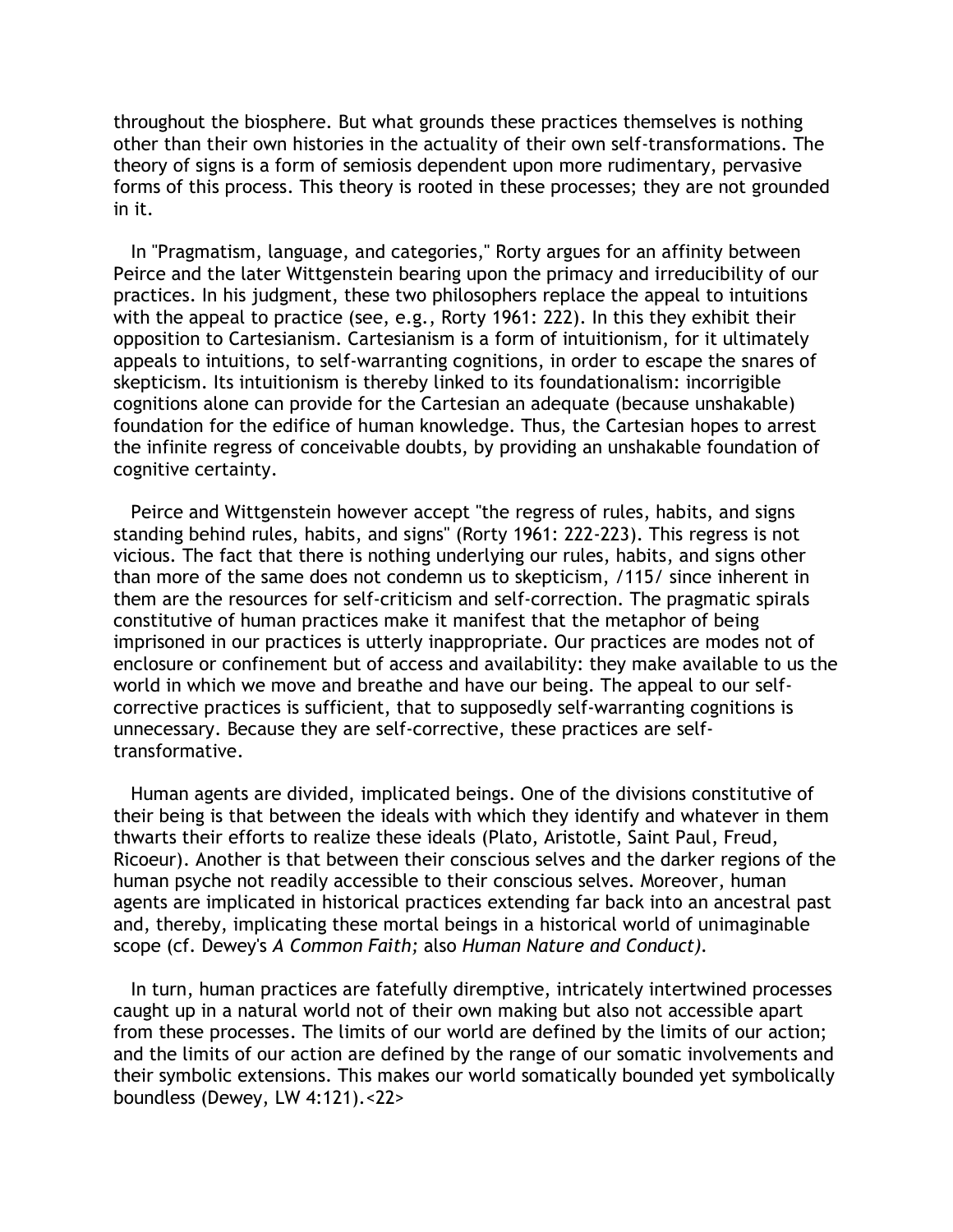#### **Formal rationality versus concrete reasonableness**

Because of its apparent kinship with the infinite and the eternal, and also its alleged capacity to transcend entirely the local and the temporal (cf. Diggins 1994:439-440), our reason was characterized by Plato as the spark of divinity within us. But is it possible, especially in the wake of Darwin (cf. *Knowing and the Known,* LW 16: 184), to account for this capacity by referring to nothing other than natural processes, historical practices, individual habituation, ingenuity, and perseverance as well as the technological innovations this complex background makes possible? In brief, is it reasonable to hope that we can offer a thoroughly naturalistic and historicist, but experientially compelling, account of human reason? Arguably, such hope underlies James's conception of intelligent intelligence,<23> Dewey's notion of creative intelligence, and Peirce's vision of concrete reasonableness, though Dewey was more consistently naturalistic and historicist than either James or Peirce.

Even given its imperfections, science is not only the embodiment of reasonableness but also the product of an embodied, social, semiotic, and evolving reason. This is as true of the science of signs as it is of any other science. But the interpretations of Karl-Otto Apel, James Liszka, and others so stress the allegedly transcendental or formal character of Peircean semeiotic that they obscure from view the extent to which Peirce was, in his own /116/ words, "a convinced Pragmaticist in Semeiotic." Peirce's theory of signs is not a monument to formal rationality, but an instrument of concrete reasonableness. His characterization of semeiotic as the formal doctrine of signs (CP 2.227; cf. Liszka 1996: 1-3) needs to be read in light of alternative characterizations and complementary emphases, the very ones to which Dewey is so finely attuned. When this is done, the seemingly lifeless forms of formal rationality are transfigured into the living forms of concrete reasonableness.

At the heart of Peirce's semeiotic is the conviction that "every symbol is a living thing, in a very strict sense ..." (CP 2.222). This conviction is fully expressed in an unpublished manuscript when he suggests a symbol "may have a rudimentary life, so that it can have a history, and gradually undergo a great change, while preserving a certain self-identity" (MS 290 [1905], quoted in Shapiro 1983: 92; cf. CP 2.302). Whereas formal rationality tends to kill what it tries to hold, forever in its grip, concrete reasonableness approaches ideas the way a solicitous gardener approaches flowers: "It is not by dealing out cold justice to the circle of my ideas that I can make them grow, but by cherishing and tending them as I would the flowers in my garden" ("Evolutionary love," CP 6.289; also in *EP* 1: 354). In so doing, concrete reasonableness takes these ideas–these signs–to have a life of their own with which we have somehow become entrusted.

Peirce was of course aware that, to modern ears, this must sound like "stark madness, or mysticism, or something equally devoid of reason and good sense" (MS 290:58, quoted in Colapietro 1989:113).<24> But he took this harsh judgment to be symptomatic of the systematic blindness of the deracinated consciousness of Western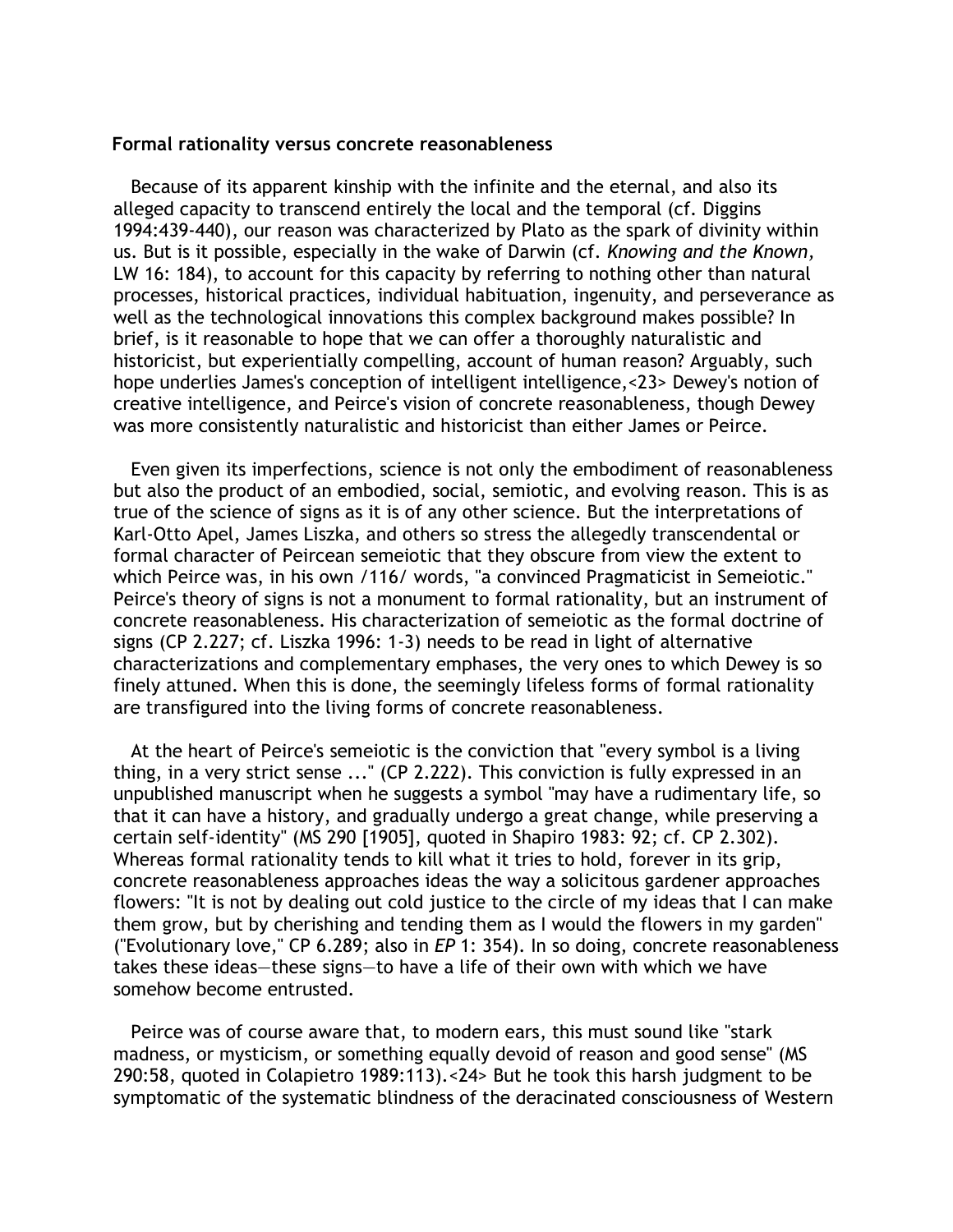modernity. An awareness more firmly and deeply rooted in nature and history would see this as an invaluable part of our ancestral wisdom. Anyone infused with such awareness would take the pronouncement of late modernity to be an aberration, the conviction of ancestral wisdom to be a gift. This is a truly gracious gift, for it allows us to be open to the reception of what nature and history themselves have to give.

In the background of Peirce's philosophy, then, there is what might be called a mystical naturalism (or naturalistic mysticism),<25> for his investigations were informed and animated by a sense of deep kinship (though not a thoroughgoing one) with the natural world.<26> I must turn, however, from this background to what is in the foreground of his theory of signs. My contention is that, in the foreground of Peirce's investigation into signs, we can glimpse a nuanced phenomenological sense of signs in their myriad forms, though this sense is quickly eclipsed in many of his writings by his efforts to formulate a truly comprehensive definition of sign or, better, semiosis (sign-activity).<27> This definition cannot but be abstract.

Precisely because semeiotic is "the quasi-necessary, or formal, doctrine of signs," it must begin with the manifest facts of macroscopic experience (CP *2.227);* that is, it must begin commonsensically, calling our attention to what is observable by any normal human being during virtually every hour s/he is awake. We begin by observing "such signs as we know" and, on the basis of /117/ this familiarity, abstract what seem to us to be their necessary features. In addition, we test our abstract definitions and putative necessities against the direct disclosures of our everyday experience. The starting points and ultimate tests of our semeiotic investigations, then, are our shared experience (in a sense, our common sense, what the course of our lives has forced us as agents to acknowledge).<28>

In other words, signs have the status of pragma,<29> being integral to the business at hand (whatever it might be), the affairs in which we are caught up, the matters with which we are forced to deal in our endeavors, or these endeavors or affairs themselves (these being among the most prominent meanings of πραγµα).<30> Despite the prominence in Peirce's own writings of abstract definitions and also the emphasis of some commentators on the formal character of his semeiotic inquiries, Peirce begins his study of signs with the tacit familiarity and collateral experience of any competent sign-user (cf. Deledalle 2000:18-20). His formal attempts at abstract definition are self-consciously efforts to clarify what is implicit in the processes and practices in which he, as a sign-user, is ineluctably caught up. In addition, the conceptual clarification achieved by means of abstract definition is, for Peirce the pragmatist, inadequate: one must move beyond abstraction definition to pragmatic clarification. When this is done, signs are defined ultimately in terms of tendencies, processes, and practices culminating in habits, skills, and even artifacts such as books or computers. Most of the definitions of sign and semiosis upon which Peirce's commentators have focused are at the second level of clarity (they are unmistakably abstract definitions). But these presuppose a prior, tacit acquaintance with signprocesses and practices. In addition, these abstract definitions are themselves formulated for the purpose of carrying our inquiry into signs toward a higher level of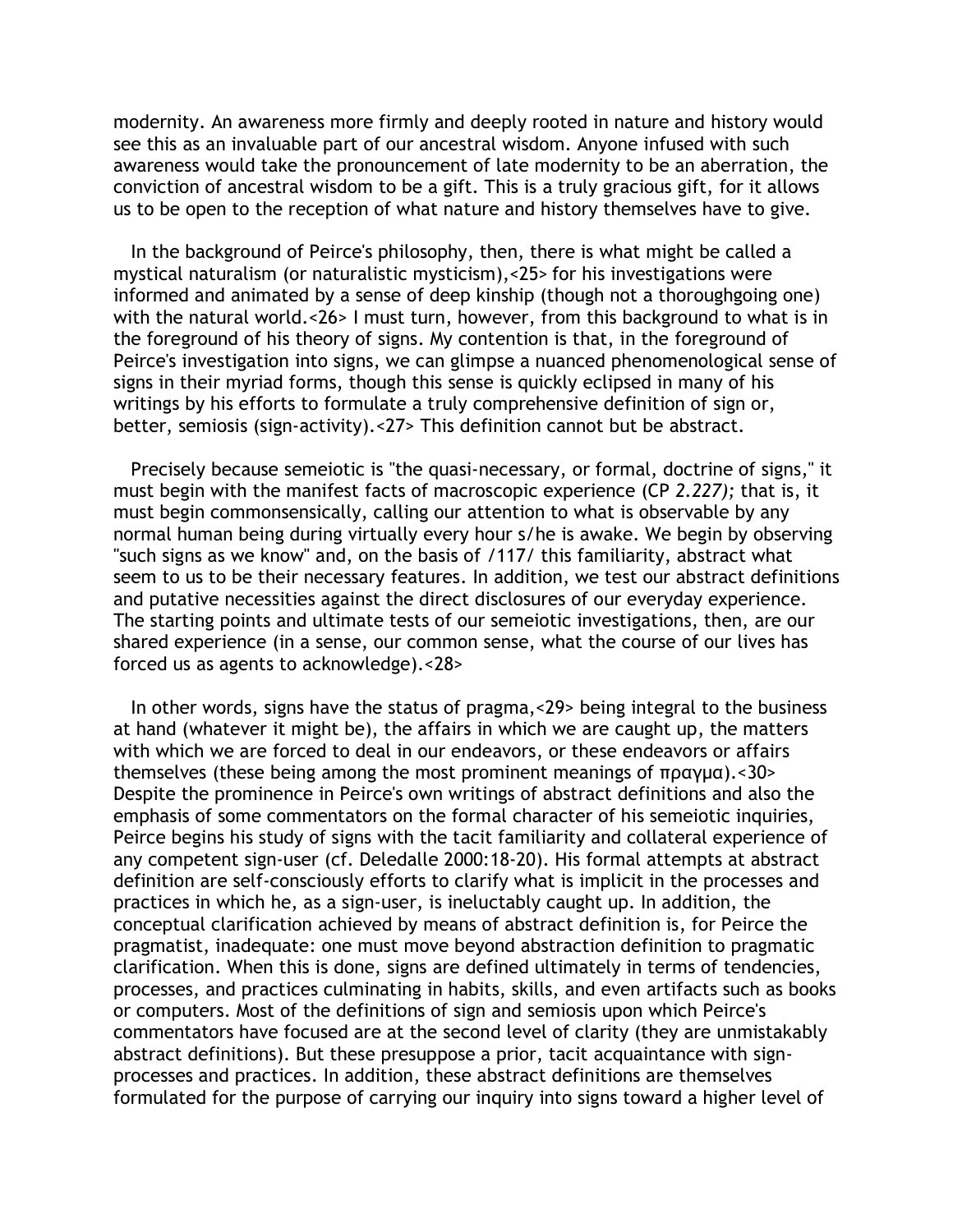conceptual clarification, the one attained by the conscientious application of the pragmatic maxim. Peirce was a pragmaticist in semeiotic. In part, this means that the investigator of signs cannot rest content with abstract definitions, but must translate even the most ethereal abstractions into, at least, imaginable lines of conceivable conduct.

There is no question that Peirce indulged in the play of ideas for its own sake, becoming utterly fascinated by the intricate fabrications of his own theoretical imagination. But part of his motivation here was the conviction that the work of reason is carried forward by the play of ideas (cf. chapter 6 ("The Play of Ideas") of *The Quest for Certainty, LW 4:*112ft). As a pragmatist he appreciated the value of not only humor<31> but also playfulness. The only work worthy of rational agents is some open-ended form of playful endeavor, in which the undertaking is not externally imposed upon but voluntarily espoused by these agents themselves, moreover, one in which intrinsic delight is taken even in the more arduous phases of This ongoing activity.

In addition, the only play worthy of us is a process in which not every move counts as competent or legitimate, it is not a process of pure firstness, devoid of challenging opponents or forceful opposition, but one in which self-imposed /118/ rules make possible an ongoing self-transformation. Play opens possibilities for confrontation with otherness and, in doing so, it generates possibilities of struggle, frustration, and in some respects defeat. Umberto Eco has proposed as a definition of sign anything that might be used to lie (1976:7). In contrast, I have suggested elsewhere that error rather than deception might be the key to understanding semiosis. Signs make mistakes possible: they are our humanly fallible takes so often revealed by experience to be mistakes.

If we return to the text in which Peirce defines semeiotic itself as a "quasinecessary, or formal, doctrine," we see that such a conception of sign is clearly implicit even here. For in this passage Peirce identifies his focus as "what must be the characters of all signs used by a 'scientific' intelligence, that is to say, an intelligence capable of learning by experience" (CP 2. 227). But to learn by experience is, first and foremost, to learn from our errors, from the shocks and surprises involved in discovering, often painfully, that things run counter to our expectations (CP 5.51; cf. Dewey, LW11:423).

We have circled back to two important conclusions drawn in the previous section. First, pragmatism is a semeiotic doctrine since it concerns our use of signs. Second, semeiotic is a pragmatic affair since it is concerned, in the first instance, with pragmata and, in its crucial role in the complex economy of Peirce's philosophical investigations, with the continuous growth of concrete reasonableness. Its purpose is facilitating a finer and fuller attunement between the habits of human sign-users and those of the beings with which such agents conduct business.

Hence, pragmatism immediately concerns the intelligent use of signs and semeiotic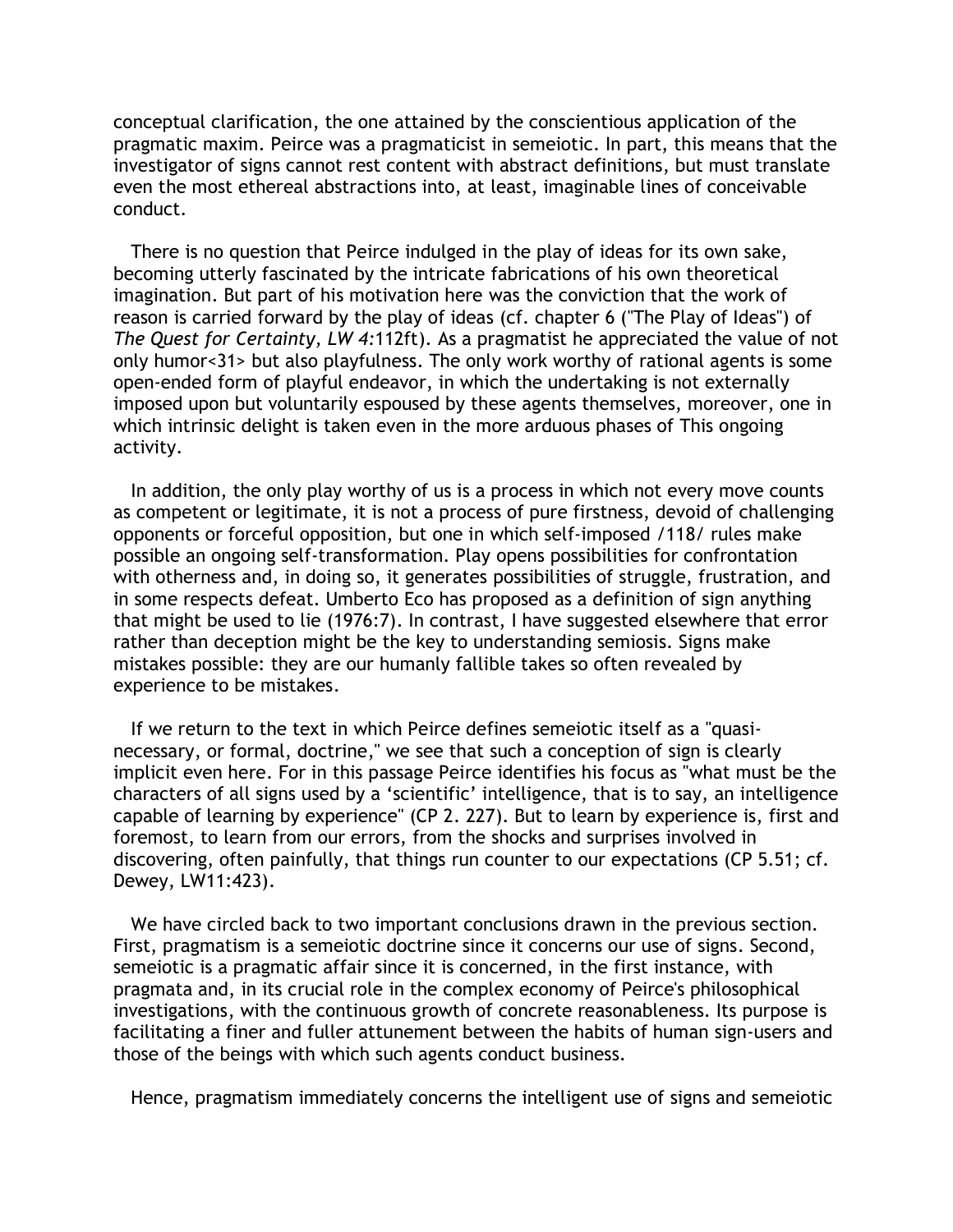ultimately regards the deliberate crafting of the means requisite for the growth of concrete reasonableness. Pragmatism in its dissatisfaction with abstract definitions and semeiotic in its culmination in speculative rhetoric are, in effect, contributions to a critique of reason, being integral parts of a truly pragmatic critique of abstract rationality.

Concrete reasonableness obviously encompasses more than abstract rationality. Part of its concreteness resides in its willingness to acknowledge its status as a tradition and thus its historicity; another part resides in its drive toward fuller embodiment. Concrete reasonableness overlaps with what Dewey means by embodied intelligence. "The level of action fixed by embodied intelligence is," as he stresses, "always the important thing" *(LW 2:* 366). Intelligence in Dewey's sense or reasonableness in Peirce's is embodied principally in habits and artifacts.

The distinction between abstract rationality and concrete reasonableness overlaps with a number of other distinctions, including that between Verstand and Vernunft,<32> pure reason and narrative (or historical) reason (Ortega 1984: 118), formal and living reason. Since the distinction between formal and living reason has been articulated by a thinker deeply rooted in the tradition of pragmatism, it is especially pertinent to the one that is the focus of this section. Let us, accordingly, enlist the aid of John E. Smith in our efforts to mark a crucial difference. /119/

Smith stresses that, regarding "the nature of reason, we must distinguish between, first, formal reason ... and, second, living reason or reason as the quest on the path of the concrete self for [maximal] intelligibility" (1995: 111). "Formal reason ... is inadequate for disciplines [and practices] more intimately related to historical events and to the direct, felt experience of selves" (1995: 112). It is, however, ideally suited to those sciences, such as mathematics and logic, "in which it is not only unnecessary but detrimental to introduce the concerns of the individual thinking self into the situation" (1995: 111-112). But such abstract disciplines purchase their certainty and precision precisely by virtue of their formal abstractions from concrete affairs. Intelligent involvement in the historical affairs in and through which human lives, individually and communally, assume their actual form by virtue of participation, not abstraction, living reason thus "needs to be recovered, for it is the form of reason required for all the concrete rational pursuits in which men [and women] are engaged–art, morality, politics, and religion" (1995: 112).

The question arises, however, whether philosophy is, for Peirce, to be counted among these "concrete rational pursuits." In opposition to F.C.S. Schiller's humanism, envisioned as "a philosophy not purely intellectual because every department of man's nature must be voiced in it," Peirce was emphatic: "For my part, I beg to be excused from having any dealings with such a philosophy" (CP 5.537). His reason bears directly on our question: "I wish philosophy to be a strict science, passionless and severely fair." Schiller's judgment of such an endeavor is unequivocal: philosophers "have rendered philosophy like unto themselves, abstruse, arid, abstract, and abhorrent" *(Humanism: Philosophical Essays* (1903), quoted by Peirce, CP 5.537). But Peirce's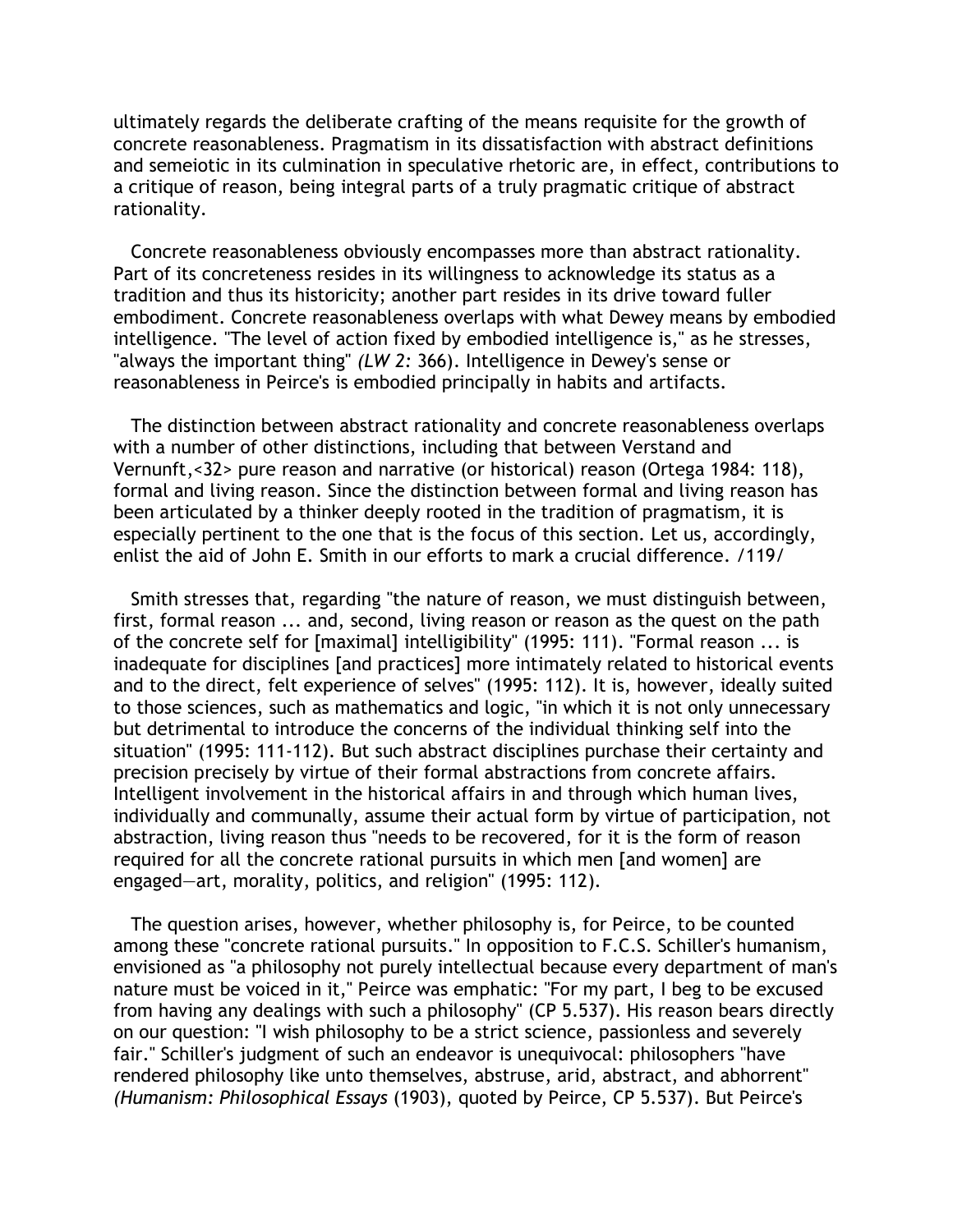response to this judgment is equally pointed: "some branches of science are not in a healthy state if they are not abstruse, arid, and abstract." The context makes it clear that Peirce counted philosophy among these branches of science. Hence, it seems clear that, from Peirce's perspective, philosophy is not a concrete rational pursuit, but an abstract formal inquiry.

The matter is, however, not nearly so straightforward as this. There is little question that, in Peirce's writings, philosophy as scientia largely eclipses philosophy as sapientia. But, at the center of Peirce's philosophy, there is an *askesis*, a selfimposed discipline. But there is also a confidence that the insights derived from this discipline will contribute to wisdom. "The soul's deeper parts can only be reached through its surface" (CP 1.648). In this way, the insights obtained from "mathematics and philosophy and the other sciences ... will by slow percolation gradually reach the very core of one's being; and will come to influence our lives." Impersonal inquiry, where personal concerns are sacrificed for the overarching ideals of a communal undertaking (where one comes to identify oneself with the success of what transcends oneself), is a moral achievement of personal agents. An adequate understanding of human inquiry must do justice to both the possibility of impersonal inquiry and the nature of such a remarkable accomplishment./120/ Insofar as there is an imperative need to take historical account of the passionate engagements of fallible agents, the work of attaining such understanding falls to living, rather than formal, reason.

"Whatever the true definition of Pragmatism may be, I find it very hard to say; but it is a sort of instinctive attraction for living facts" (CP 5.64). Is it unreasonable to suggest that Peirce's own fascination with signs, with the life of signs in its myriad forms, displays just this "instinctive attraction for living facts"? Is it naive to suppose that Peirce's self-depiction ("a convinced Pragmaticist in Semeiotic") is a compensatory self-deception rather than a more or less accurate self-description? Further, do the general drift and most consistent emphases in Peirce's writings on signs warrant the view that "he never made up his mind what he wanted a general theory of signs for, nor what it might look like"?

#### **Conclusion**

The concluding sentences of Dewey's review of volume 1 of Peirce's *Collected Papers* can serve to bring this chapter to its conclusion:

What professional philosophy most needs at the present time is new and fresh imagination. Only new imagination is capable of getting away from traditional positions and schools–realism, idealism, pragmatism, empiricism and the rest of them. Nothing much will happen in philosophy as long as the main object is defense of some formulated historic position. I do not know of any other thinker more calculated [better positioned] than Peirce to give emancipation from the intellectual fortification of the past and to arouse *fresh* imagination.<33> (LW6:227)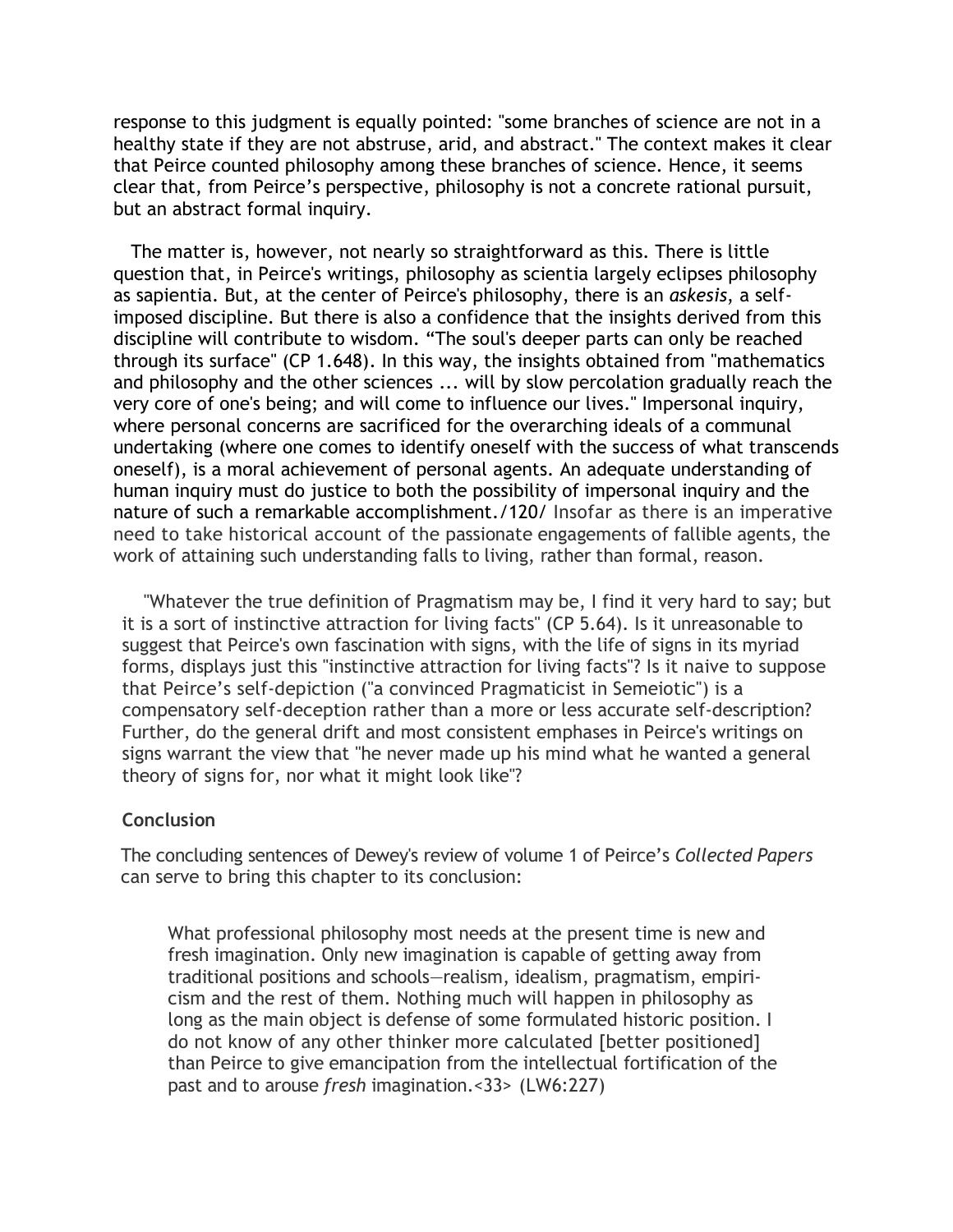The emancipatory power of Peirce's philosophical imagination is nowhere more evident than in his pragmatic theory of signs.<34> Hence, one of the more seemingly arcane parts of Peirce's philosophy is, when properly understood, one of the most truly pragmatic and intellectually liberating. Here, as in many other instances, one figure in our history enables us to appreciate the value and ascertain the character of another's contribution. If it is true that the "invention of discovery of symbols is doubtless by far the single greatest event in the history of man" *(LW 4:*  121), arguably the event by which our ancestors attained the status of humanity, then the investigation of symbols and other species of signs is crucial for the cultivation of critical self-consciousness. At this stage in our history, the actual growth of concrete reasonableness virtually enforces such consciousness, though often in a disfigured or ineffective form. Herein lies the ultimate purpose of Peircean semeiotic. Its most proximate purpose is to help us differentiate the map from the terrain as well as immunize us from the paper doubts of philosophical skepticism. For veridical signs, reliable maps, and even veracious /121/ utterances abound, as do unwitting errors and deliberate deceptions.<35> These pragma provide investigators of signs with both their starting points and ultimate tests. Consequently, the coenoscopic science<36> of semeiotic as a distinct branch of philosophy is best understood as every other branch of philosophy should be–"that kind of common sense which has become critically aware of itself" (Dewey, LW6:276). What could be more pragmatic than common sense infused with critical awareness?

## **NOTES**

1. Rorty's recovery of pragmatism has been from at least this time a circumvention of Peirce. But, in one of his earliest publications, "Pragmatism, categories, and language" (1961), an essay from which I will draw a crucial distinction, he explored an affinity between Peirce and Wittgenstein. Dewey has however become for Rorty the paradigmatic pragmatist, whereas Peirce's differences from Wittgenstein and also from Dewey have prompted Rorty to see Peirce at best as a very problematic page in it. Even so, the distinction drawn by Rorty in "Pragmatism, categories, and language" between the intuitionist appeal to self-warranting cognitions and the pragmatist appeal to self-corrective practices helps us capture a crucial feature of Peirce's pragmatism.

2. After quoting a famous letter from William to Henry James, one in which the elder brother advises the younger how to deal with Peirce ("grasp firmly, push hard, make fun of him, and he is as pleasant at anyone"), Menand suggests James treated "Peirce the way Emerson treated other people's books: he skimmed them, in effect, for insight and stimulation, and abandoned the effort at complete comprehension" (Menand 2001:204).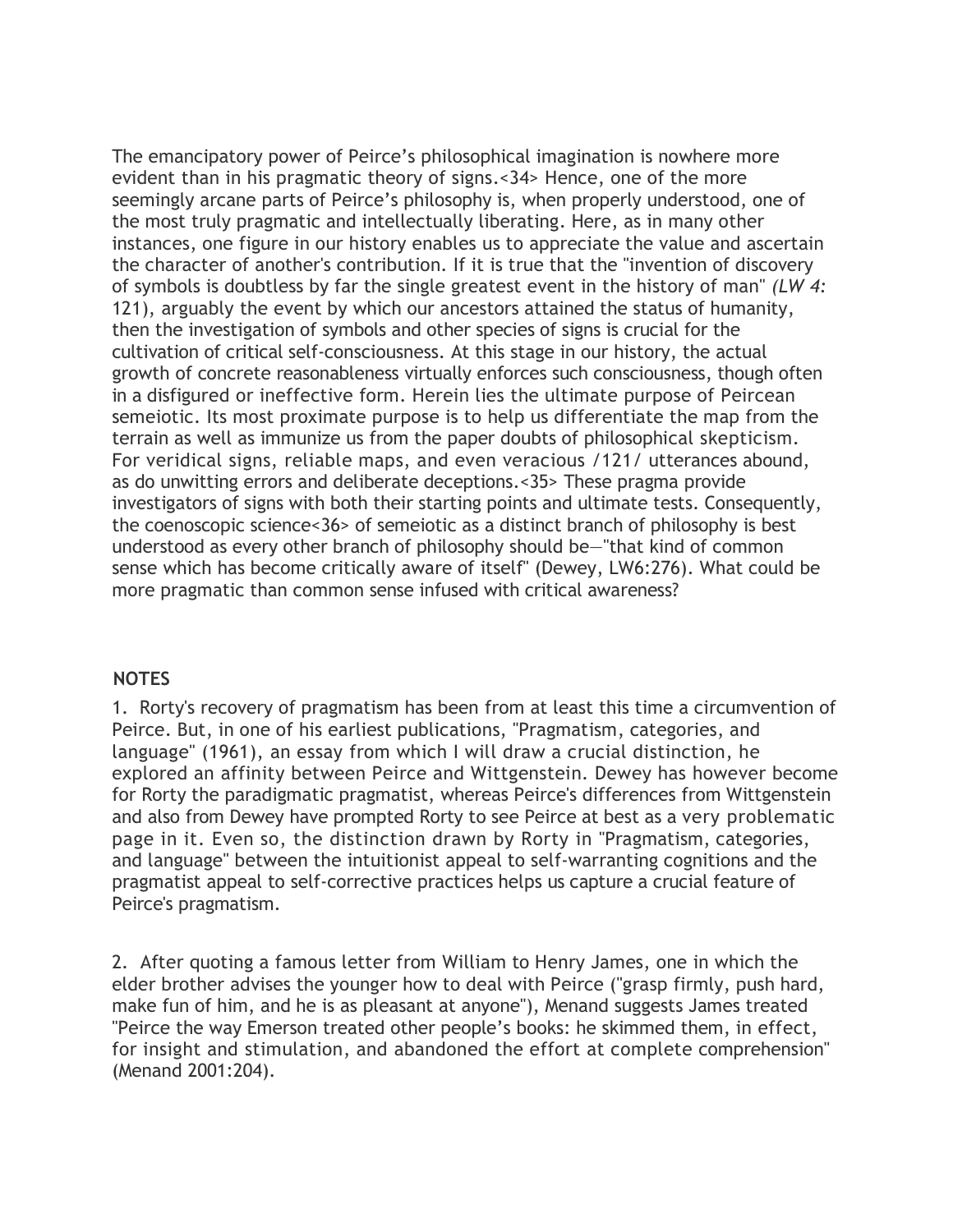3. In his review of volume 1 of the *Collected Papers,* Dewey calls attention to the fact that:

In one of his fragments, printed as a preface, he [Peirce] confesses to the ambition of setting forth a philosophy as deep and massive in its foundations as that of Aristotle. He wanted to outline, in terms of modern knowledge, a theory so comprehensive that the findings of thought in all fields, for a long time, would be used only as illustrative detail. The scheme was too grandiose to be carried out; it agreed neither with Peirce's own habits nor with his relations to other thinkers, to universities or publishers. *(LW6:*273-4)

In one of his other reviews, Dewey proposes that Peirce united "a disciplined mind and an undisciplined personality" (LW 11:479).

4. It is significant that Dewey focuses on the more modest formulation of this architectonic aspiration ("for a long time to come" *(IW*11:274)).

5. In *Process and Reality,* A.N. Whitehead (1978) defends a position very close to Peirce's own:

Philosophy will not regain its proper status until the gradual elaboration of categorial schemes, definitely stated at each stage of progress, is recognized as its proper objective. There may be rival schemes, inconsistent among themselves; each with its own merits and its own failures. It will then be the purpose of research to conciliate the differences. Metaphysical categories are /122/ not dogmatic statements of the obvious; they are tentative formulations of the ultimate generalities. (Whitehead l978:8) "Metaphysics is nothing but the description of the generalities which apply to all the details of practice" (1978:13).

"The ultimate test is always widespread, recurrent experience" (1978:17).

6. Peirce supposed that "by the True is meant that at which inquiry aims" (CP 5.557). Truth is a thoroughly practical notion, being defined as the desired outcome of a human practice.

7. The global characterization of a specific epoch, such as that of modernity or postmodernity (alternately, modernism or postmodernism), is pragmatically problematic. It is accordingly imperative to inquire into the motives and purposes animating us to devise formulae or slogans that would allegedly enable one to hold securely a vast stretch of historical time.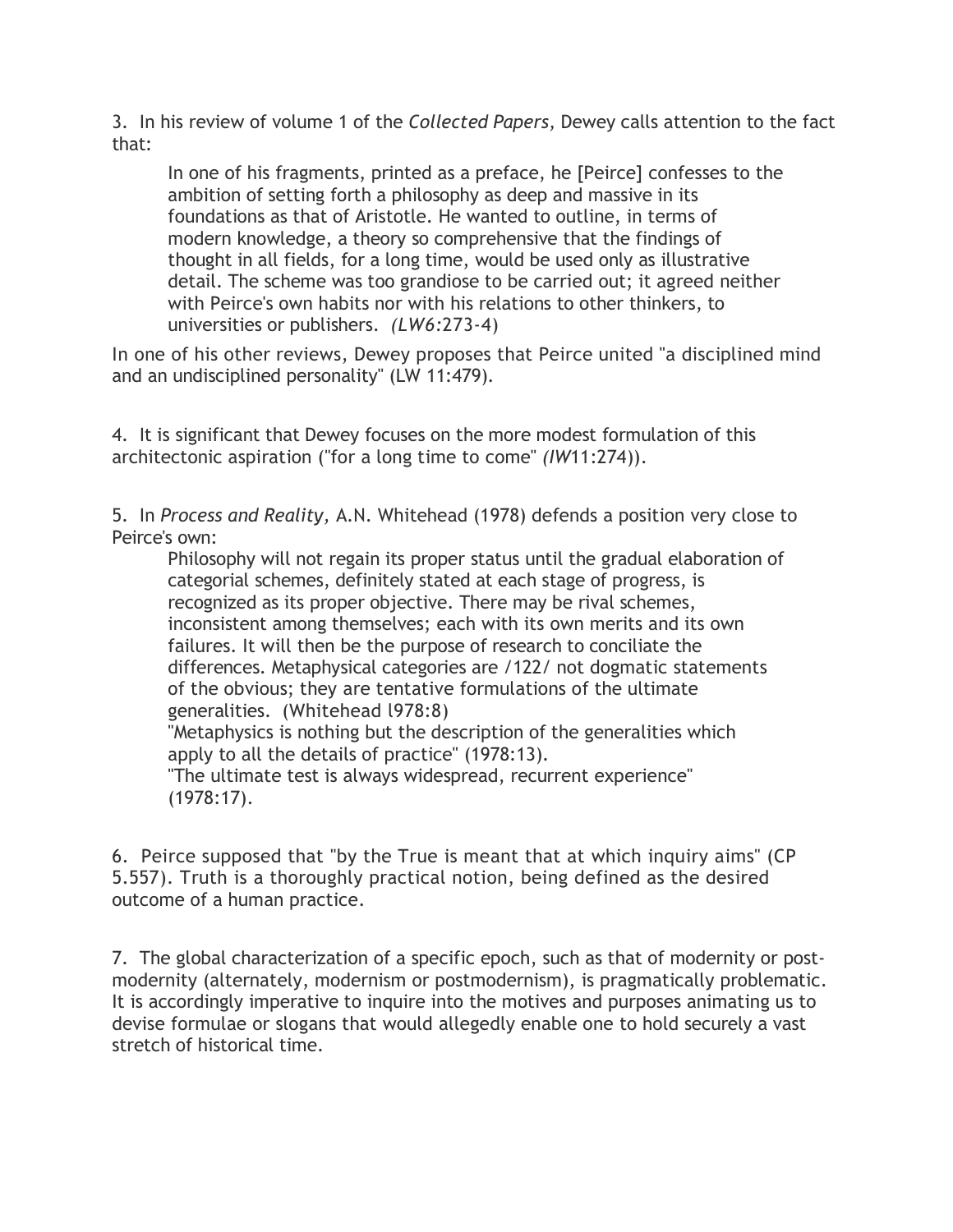8. Such pragmatic turns are in fact quite commonplace in Derridean texts. For example, he responds in an interview to a question posed by Julia Kristeva regarding the concept of structure by asserting:

The case of the concept of structure ... is certainly more ambiguous [than even that of communication]. Everything depends upon how one sets it to work. Like the concept of the sign-and therefore of semiology-it can simultaneously confirm and shake logocentric and ethnocentric assuredness. It is not a question of junking these concepts, nor do we have the means of doing so. Doubtless it is more necessary, from within semiology, to transform concepts, to displace them, to turn them against their presuppositions, to reinscribe them in new chains, and little by little modify the terrain of our work and thereby produce new configurations. (Derrida 1981 [1972]: 240)

9. William James makes just this point in reference to an invasion of the Philippines; "It is obvious that for our rulers in Washington the Filipinos have not existed as psychological quantities at all. ... We have treated [them] as if they were a painted picture, an amount of mere matter in our way. They are too remote from us ever to be realized as they exist in their inwardness" (Perry 1935: vol. II, 311). Of this invasion, he also wrote: "We are now openly engaged in crushing out the scaredest thing in this great human world–the attempt of a people long enslaved to attain to the possession of itself, to organize its laws and government, to be free to follow its internal destinies according to its own ideals. Why, then, do we go on? First, the war fever; and then the pride which always refuses to back down when under fire" (Perry: vol. 2, 310).

10. In "The social value of the college bred," James proposed: "The ceaseless whisper of the more permanent ideals, the steady tug of truth and justice, give them but time, must warp the world in their direction" (1987 [1907]).

11. Peirce identified the first branch of semeiotic as pure or speculative grammar, since it deals with the most basic elements (cf. Fisch 1986: 373-390). But even here we can see the rhetorical dimension of Peirce's sign theory, for signs are conceived in reference to their capacity to generate interpretants, i.e., to produce effects. For seeing this more clearly and, indeed, for much else regarding Peirce's semeiotic, I owe a debt to Tom Short (in this instance, not a published essay but private correspondence). /123/

12. This is true because Dewey was nearly as pious as Peirce toward aspects of his inheritances, pious in the classical sense of this ambiguous word. George Santayana captures this sense when he writes: "Piety ... may be said to mean man's reverent attachment to the sources of his being and the steadying of his life by that attachment" (1962:125). It is significant that, in the context of the US invasion of the Philippines in 1899, James exhibits a sentiment closely allied with this: "As if anything could be of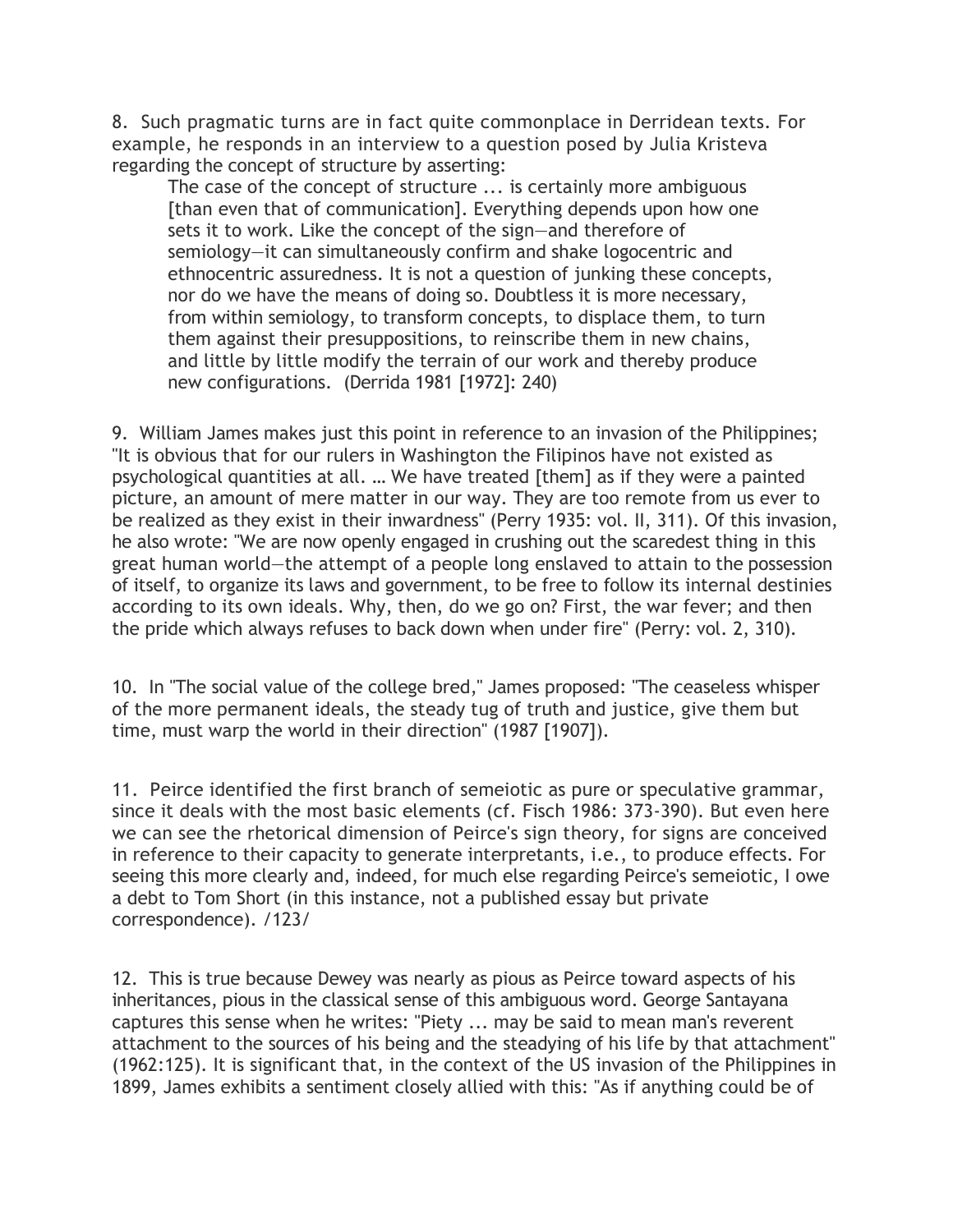value anywhere that had no native historic roots" (Perry 1935: vol. II, 311). la a different context (while abroad giving the Gifford lectures), he wrote: "I long to steep myself in America again and let the broken rootlets make new adhesions to the native soil. A man coquetting with too many countries is as bad as a bigamist, and loses his soul altogether" (Perry 1935: vol. II, 316).

13. His sentiment is forcefully expressed when he states: "Damn great Empires! Including that of the Absolute. ... Give me individuals and their spheres of activity" (Perry 1935: vol II, 315).

I am against bigness and greatness in all their forms, and with the invisible molecular moral forces that work from individual to individual, stealing in through the crannies of the world like so many soft rootlets, or like the capillary oozing of water, and yet rending the hardest monuments of man's pride, if you give them time. The bigger the unit you deal with, the hollower, the more brutal, the more mendacious is the life displayed. So I am against big organizations as such, national ones first and foremost. (Perry 1935: vol. II, 315)

14. In *The Metaphysical Club*, Louis Menand points out that: "Since the defining characteristic of modern life is social change–not onward or upward, but forward, and toward a future always in the making-the problem of legitimacy continually arises" (2001:431). Peirce was aware of this already in his own time. This indeed prompts his concern for conserving, or recovering, bases of legitimacy.

15. The present is other than the past and thus must be discerned as such. But the present is, in crucial respects, also other than itself, for there are unresolved contradictions constitutive of any historical time. By the alterity of their histories, hence, I mean both the present as other than the past and the present as other than itself.

16. Susan Haack (1997) has rightly called attention to a widespread misreading of the Peircean text to which Dewey is most likely referring in this review. "Upon this one, and in one sense this sole, rule of reason, that in order to learn yon must desire to learn, and in so desiring not be satisfied with what you already incline to think, there follows one corollary, ... Do not block the way of inquiry" (CP 1.135). The first "rule" of reason then is the desire to learn, its corollary the frequently quoted maxim.

17. Peirce insists that, "out of contrite fallibilism, combined with a high faith in the reality of knowledge, and an intense desire to find things out, all my philosophy has always seemed to me to grow" (CP 1.14). In his review of the volume in which this text is found, Dewey suggests that "the peculiarity of Peirce is that in his thought the idea [of fallibility] is not connected with skepticism, and proneness to error is itself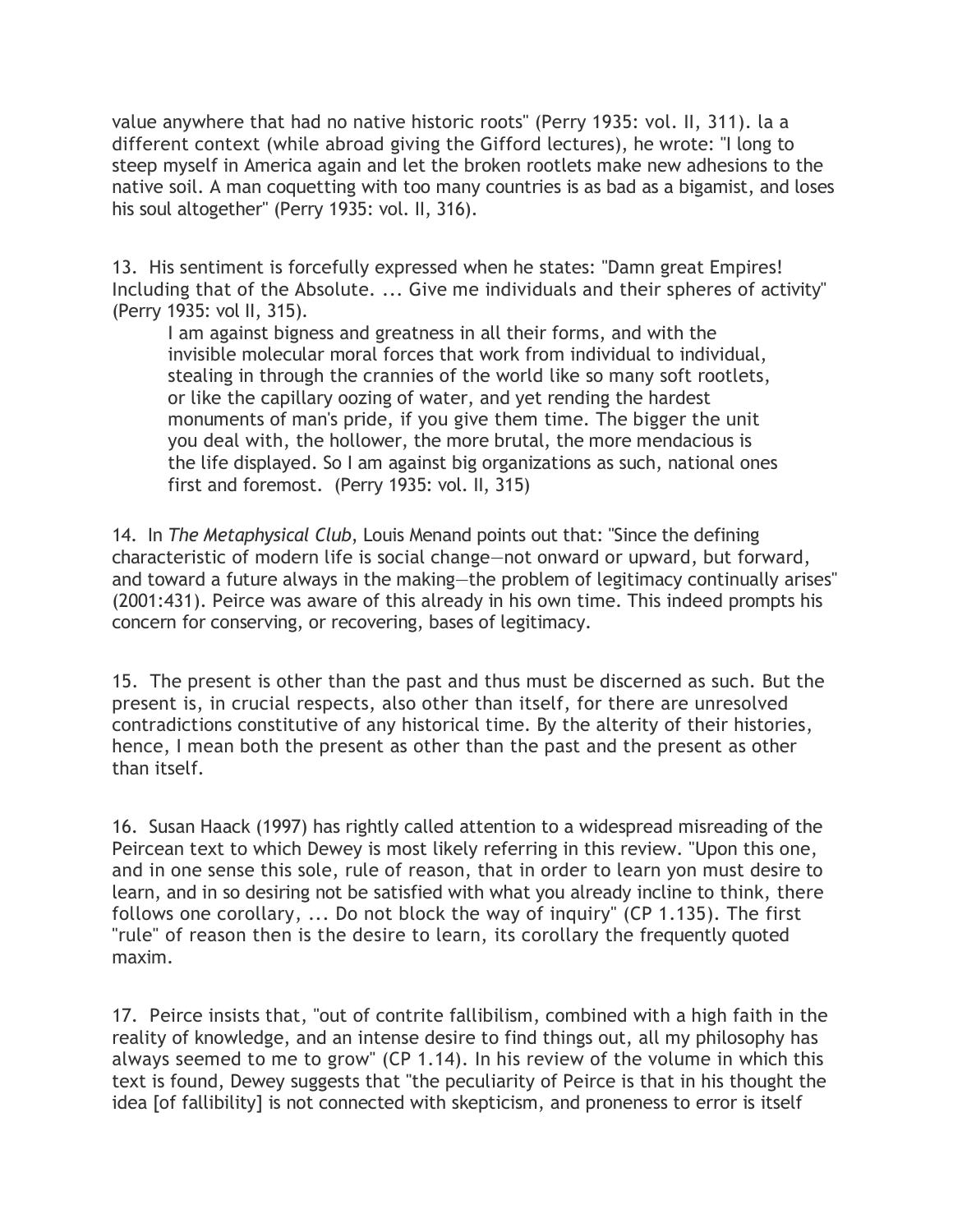taken to be a reliable indication of the state of the universe, instead of being a merely human trait. Peirce is not a skeptic, for he has an intense faith in the possibility of finding out, of learning-if only we will inquire and observe. The assertion of certainty is harmful precisely because it blocks the toad to the inquiry by which things are found out" *(LW* 6: 275). /124/

18. There are numerous unpublished manuscripts from this same period that also need to be consulted, but for the general student of pragmatism (in contrast to the specialist in Peircean pragmaticism) one cannot do better than follow Dewey 's advice.

19. In *Knowing and the Known,* Bentley recalls that:

Peirce very early in life (here Dewey adds in a footnote a reference to Peirce's "Questions Concerning Certain Faculties Claimed for Man" (1868)] came to the conclusion that all thought was in signs and required a time. He was under the influence of the then fresh Darwinian discoveries and was striving to see the intellectual processes of men as taking place in this new natural field. His pragmaticism, his theory of signs, and his search for a functional logic all lay in this line of growth. Peirce introduced the word "interpretant," not in order to maintain the old mentalistic view of thought, but for quite the opposite purpose, as device, in organization with other terminological devices, to show how "thought" or "ideas" as subjects of inquiry were not to be viewed as psychic substances or as psychically substantial, but were actually processes under way in human living. In contrast, semiotic [i.e., Morris] uses Peirce's term in accordance with its own notions as an aid to bring back sub rosa, the very thing that Peirce–and James and Dewey as well–spent a good part of their lives trying to get rid of. *(LW* 16: 238-239)

20. At the conclusion of chapter 1 ("Vagueness in Logic") *of Knowing and the Known,*  Bentley stresses that "the man who talks and thinks and knows belongs to the world in which he has been evolved in all his talkings, thinkings and knowings; while at the same time this world in which he has been evolved is the world of his knowing" (LW 16: 45). Earlier in *The Quest for Certainty* (1929) Dewey had made an analogous point when he emphasized:

we do not have to go to knowledge to obtain an exclusive hold on reality. The world as we experience it is a real world. But it is not in its primary phases a world that is known, a world that is understood, and is intellectually coherent and secure. Knowing consists of operations that give experienced objects a form in which the relations, upon which the outward course of events depends, are securely experienced. It marks a transitional redirection and rearrangement of the real. It is intermediate and instrumental; it comes between a relatively casual and accidental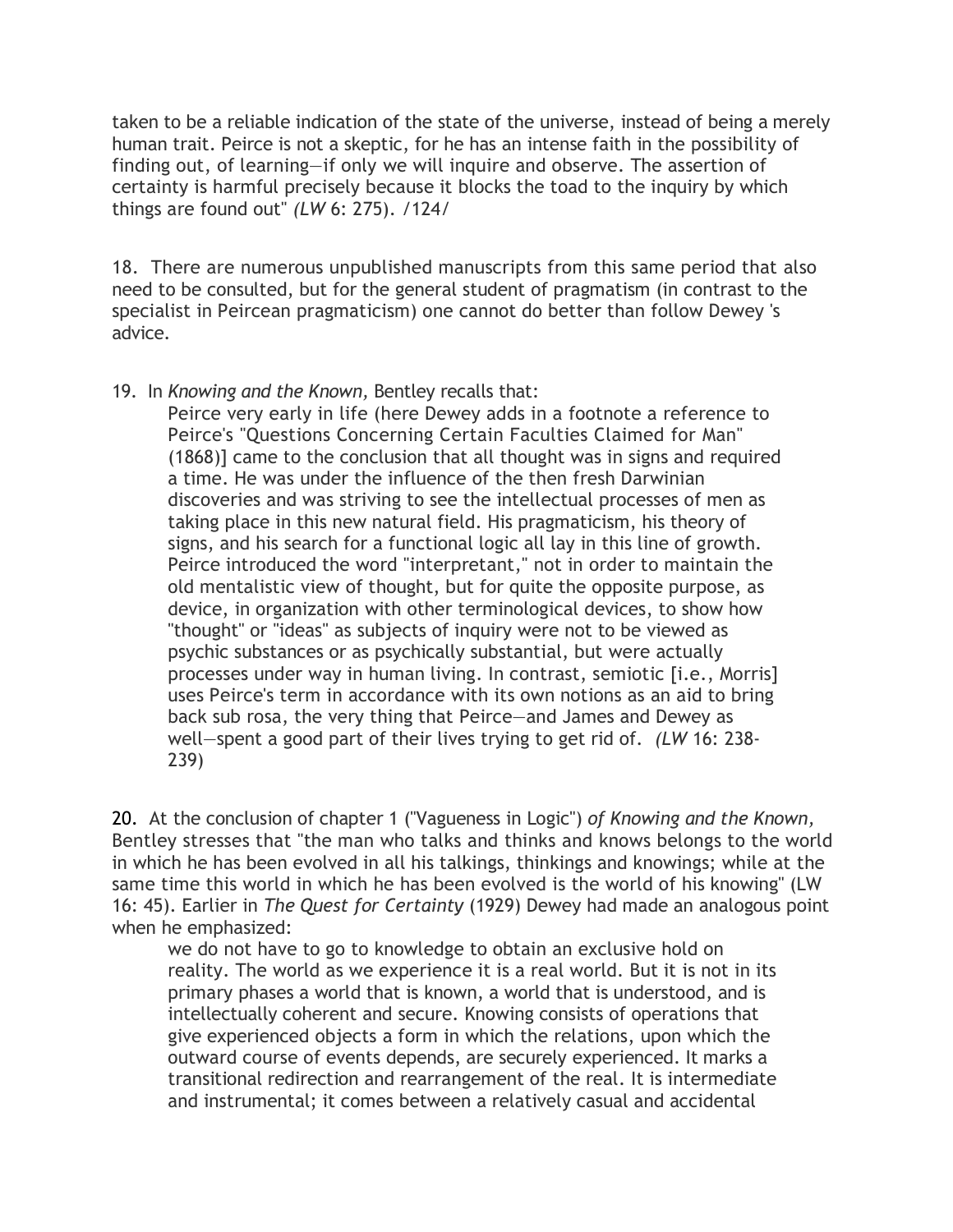experience of existence and one relatively settled and defined. The knower is within the world of existence; his knowing, as experimental, marks an interaction of one existence with other existences. *(LW* 4: 235- 236)

21. Though Dewey is here presenting his own position, not Peirce's, the view being put forth is one Peirce shared with Dewey.

22. In "The Poet" R.W. Emerson asserted that: "The symbol has a certain power of emancipation and exhilaration for all men" not merely poets (Emerson 1982: 276).

23. James defines intelligent intelligence as that form of consciousness that not only judges what is going on but also judges its own processes, criteria, and ideals of judgment: "It seems both to supply the means and the standard by which they are measured. It not only serves a final purpose, but brings a final purpose–posits, declares it" (Wilshire 1971:22). /125/

24. "Most of us, such is the depravity of the human heart, look askance at the notion that ideas have any power; although that some power they have we cannot but admit. The present work, on the other hand, will maintain the extreme position that every general idea has more or less power of working itself out into fact; some more so, some less so" (CP 2.149). Ideas, or signs, are neither inert nor lifeless, but dynamic and alive–dynamic because they are in a sense alive.

25. This is different from the ecstatic naturalism Robert Corrington (1993) attributes to Peirce.

26. "There is a reason, an interpretation, a logic, in the course of scientific advance, and this indisputably proves to him who has perceptions of rational or significant relations, that man's mind must have been attuned to the truth of things in order to discover what he has discovered. It is the very bedrock of logical truth" (CP 6,476). "It is somehow more than a mere figure of speech to say that nature fecundates the mind of man with ideas which, when those ideas grow up, will resemble their father, Nature" (CP 5.591; cf. CP 7.39,7.46). But this naturalism is not thoroughgoing since for Peirce it points toward a more or less traditional form of theism. Our kinship with nature is, in his thought, linked to the kinship between nature and divinity, where the divine is envisioned to be "vaguely like a man" (cf. chapter 11 of Potter 1996).

27. "The fundamental distinction is," as Max H. Fisch notes, "not between things that are signs and things that are not, but between triadic or sign-action and dyadic or dynamical action (5.473). So the fundamental conception of semeiotic is not that of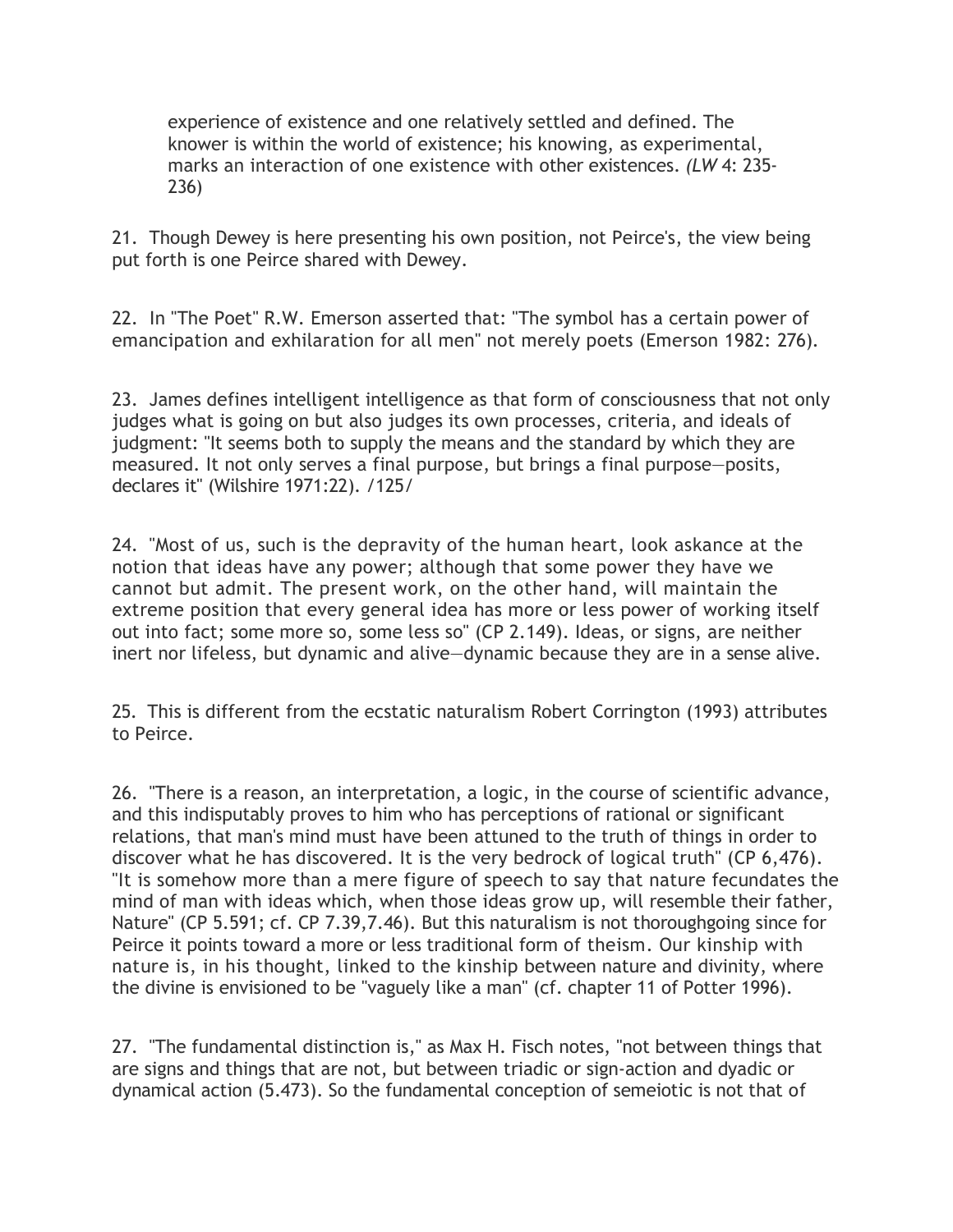sign but that of semeiosis, and semeiotic should be defined in terms of semeiosis rather than of sign, unless sign has antecedently been defined in terms of semeiosis" (1986: 330). Joseph Ransdell (1976) and T.L. Short (1998) also stress this crucial point.

28. "Philosophers have exhibited proper ingenuity in pointing out holes in the beliefs of common sense, but they have also displayed improper ingenuity in ignoring the empirical things that every one has; the things that so denote themselves [that so force themselves upon our attention and lives] that they have to be dealt with" (Dewey, *LW* 1:374).

29. "Commonsense knowing has to do with the concerns of living; and nowadays living in an environment pervaded by the activities and consequences of scientific knowing invokes a wide-ranging, diversified network of communication. Articulate speech, written and printed words, indeed everything that happens may become a sign speaking to us as evidence of something else where scientific inquiry has taken it out of its specific, commonsense spatial-temporal setting" (Dewey. LW: 344-345).

30. "The English unpacking [of this term] ... is the deed, action, behavior, affair, pursuit, occupation, business, going concern. The Greek formula has several advantages over the Latin. The Latin factum emphasizes the completed actuality, the pastness, of the deed. The Greek πραγµα covers also an action still in course or not yet begun; and even a line of conduct that would be adopted under circumstances that may never arise. The Latin is retrospective; the Greek is, or may be, prospective" (Fisch 1986:223-224).

31. In his 1903 lectures on Pragmatism, Peirce claims "a bit of fun helps thought and tends to keep it pragmatical" (CP 71).

32. Emerson maintained that there is a whole philosophy implicit in the fundamental distinction between *Verstand* and *Vernunft* or understanding and reason. One way to read his transcendentalism is as an attempt to draw out fully the implications of this distinction. /126/

33. This is consonant with a plea issued at the conclusion of "Philosophy and civilization" (1927b), "a plea for the casting off of that intellectual timidity which hampers the wings of imagination, a plea for speculative audacity, for more faith in ideas, sloughing off a cowardly reliance upon those partial ideas to which we are wont to give the name of facts" (LW 3: 10).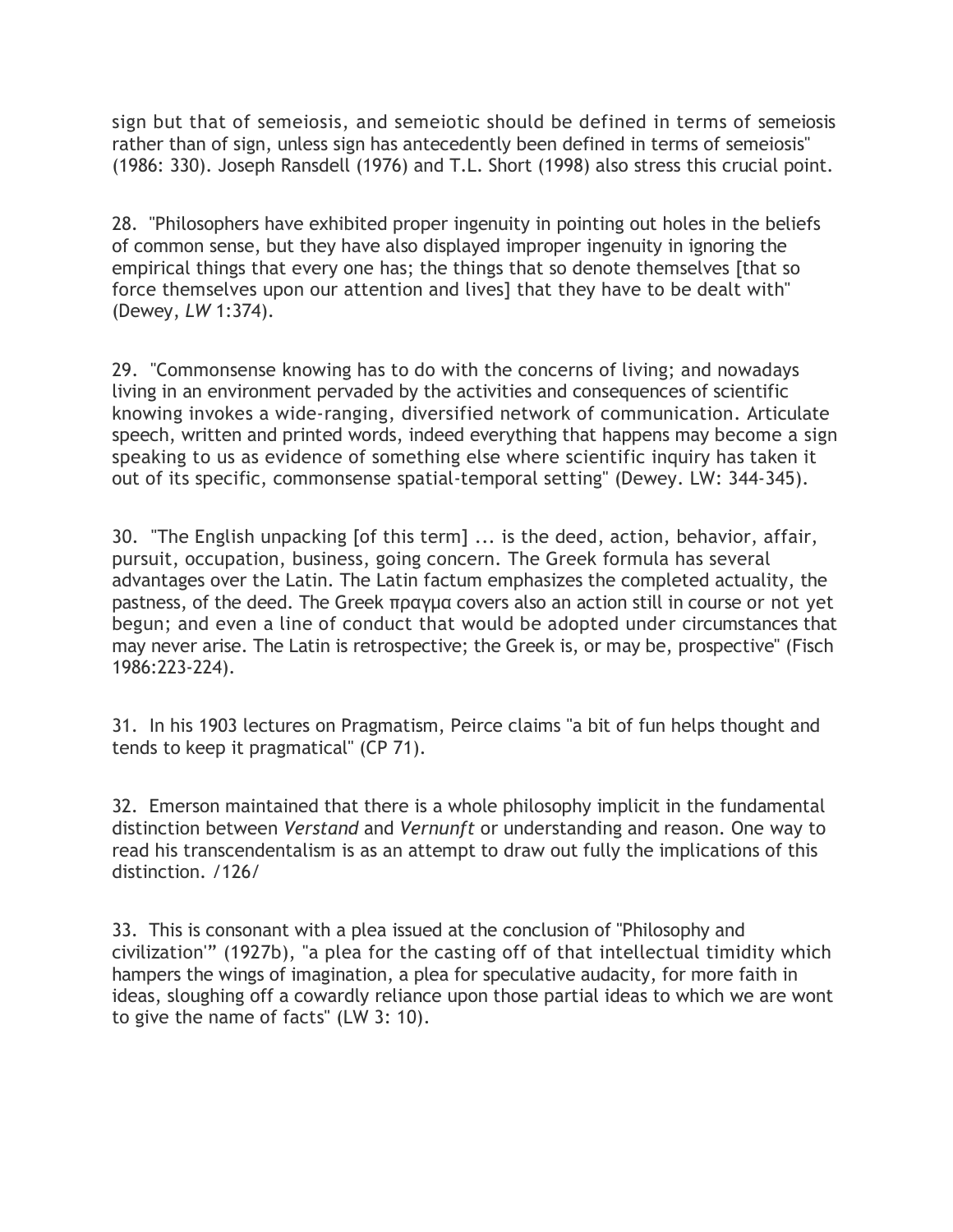34. A sign of this is the fact that Peirce's writings on signs have had the widest influence. In particular, his trichotomy of icon, index, and symbol is encountered in numerous discourses.

35. James supposed that "the stronger force in politics is human scheming, and the schemers will capture every machinery that is set up against them" (Perry 1935: vol 2:298).

36. Peirce adopted the terminology of Jeremy Bentham for his own purposes; whereas the idioscopic sciences depend upon special observations, the coenoscopic do not. The astronomer needs telescopes and other instruments, the anthropologist depends upon travel to sites often far distant, whereas philosophical reflection is limited to the everyday experience of normal human beings.

# **BIBLIOGRAPHY**

- Bernstein, R.J. (1991) The lure of the ideal" in R. Kevelson (ed.), Peirce and *Law: issues in Pragmatism, Legal Realism, and Semiotics,* New York: Peter Lang.
- \_\_\_\_ (1992a) THE *New Constellation: The Ethical-Political Horizon of Modernity /Postmodernity,* Cambridge, MA; MIT Press,
- \_\_\_\_ (1992b) The resurgence of pragmatism," *Social Research,* 59b: 813-840.
- Certeau, M. (1997) *Culture in the Plural,* trans. T. Conley, Minneapolis: University of Minnesota Press.
- Christensen. C.B. (1994) "Peirce 's transformation of Kant," *Review of Metaphysics,*  48:91-120.
- Colapietro, V. (1989) *Peirce's Approach to the Self: A Semiotic Perspective on Human Subjectivity,* Albany, NY: SUNY Press.
- $\frac{1}{12}$  (1997a) "Tradition: first steps toward a pragmaticist clarification," in R.E. Hart and D.R. Anderson (eds.). *Philosophy in Experience: American Philosophy in Transition,* New York: Fordham University Press.
- \_\_\_\_ (1997b) "The dynamical object and the deliberative subject," in J. Brunning and P. Footer (eds.), *The Rule of Reason: The Philosophy of Charles Sanders Peirce,*  Toronto: University of Toronto Press.
- \_\_\_\_ (1998) "American evasions of Foucault," THE *Southern Journal of Philosophy,* 3(36): 329-351.
- \_\_\_\_ (2000) "Robust realism and real externality: the complex commitments of a convinced pragmaticist," *Semiotica,* 130(3/4): 301-372.
- Corrington, R. (1993) An Introduction in C.S. Peirce: Philosopher, Semiotician, and Ecstatic Naturalist, Lanham, MD: Rowman & Littlefield.

Deledalle, G. (2000) *Charles Peirce's Philosophy of Signs: Essays in Comparative Semiotics,*  Bloomington: Indiana University Press.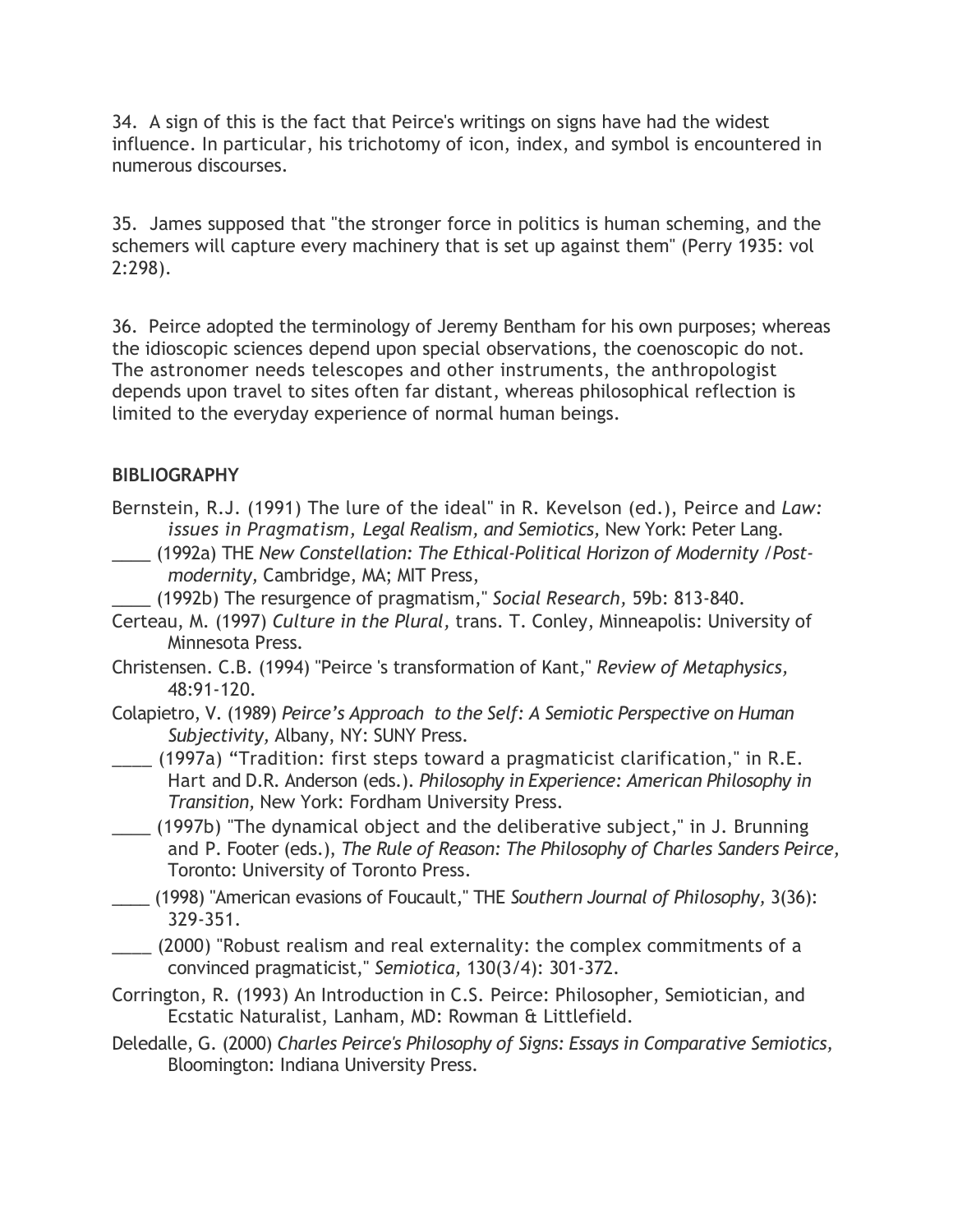- Derrida, J. (1981 [1972]) *Positions*, trans. A. Bass, Chicago: University of Chicago Press. (19%) "Remarks on deconstruction and pragmatism," in C. Mouffe (ed.), *Deconstruction and Pragmatism,* London and New York: Routledge.
- Dewey, J. (1922) *Human Nature and Conduct.* All references to this work are to *The Middle Works: 1899-1924,* vol. 14, ed. Jo Ann Boydston, Carbondale: Southern Illinois University Press. Cited as MW 14.
- \_\_\_\_ (1925) The development of American pragmatism," *Studies in the History of Ideas* (NY; Columbia University Press), 2: 353-377. Reprinted in *The Late Works*: *1925-1953,* vol. 2, ed. Jo Ann Boydston, Carbondale: Southern Illinois University Press, pp. 3-21.
- \_\_\_\_ (1927a) THE *Public and Its Problems.* All references to this book are to *The Later Works: 1925-1953,* vol. 2, ed. Jo Ann Boydston, Carbondale: Southern Illinois University Press. Cited as *LW2.*
- \_\_\_\_ (1927b) "Philosophy and civilization," *Philosophical Review,* 36:1-9. All references to this article are to *The Later Works*: *1925-1953,* vol. 3, ed. Jo Ann Boydston, Carbondale: Southern Illinois University Press, Cited as *LW3.*
- *\_\_\_\_\_* (1929) *The Quest for Certainty, The Later Works: 1925-1953,* vol. 4. ed. Jo Ann Boydston, Carbondale: Southern Illinois University Press. Cited as *IW4.*
- \_\_\_\_\_ (1932) *Review The Collected Papers, vol. 1, ed. C.* Hartshorne and P. Weiss, New Republic, 68 (6 January): 220-221. Reprinted in THE *Later Works: 1925- 1953,* vol 3, ed. Jo Ann Boydston, Carbondale: Southern Illinois University Press, pp. 273-277. Cited as *LW* 6.
- \_\_\_\_\_ (1935a) *Review of Collected Papers,* vol. 5, *The New Republic.* Reprinted in *Later Works, vol. 11.* Cited as *LW* 11.
- \_\_\_\_\_ (1935b) "Peirce's theory of quality,'' *Journal of Philosophy,* XXXII: 701-708. Reprinted in *The Later Works*: *1925-1953,* vol. 11, ed. Jo Ann Boydston, Carbon-dale: Southern Illinois University Press,
- \_\_\_\_\_ (1937) *Review of Collected Papers,* vol 1-6, The *New Republic.* Reprinted in *The Later Works: 1925-1953,* vol. 11, ed. Jo Ann Boydston, Carbondale: Southern Illinois University Press.
- \_\_\_\_\_ (1940) ìThe vanishing subject in the psychology of William James," *Journal of Philosophy 37* (24 October): 589-599. Reprinted m *The Later Works*: *1925-1953,*  vol. 14, ed. Jo Ann Boydston, Carbondale; Southern Illinois University Press, pp. 155-167.
- \_\_\_\_\_ (1945) "Ethical subject-matter and language." Reprinted in *The Later Works:1925-1953,* vol 15, ed. Jo Ann Boydston, Carbondale: Southern Illinois University Press, pp. 127-140.
- \_\_\_\_\_ (1946a) "Peirce's theory of linguistic signs, thought, and meaning," *Journal of Philosophy, 43* (14 February): 85-95. Reprinted in *The Later Works: 1925-1953,*  vol, 15, ed. Jo Ann Boydston, Carbondale: Southern Illinois University Press.
- \_\_\_\_\_ (1946b) "Rejoinder to Charles W Morris," *Journal of Philosophy, 43* (9 May); 280. Reprinted in *The Later Works: 1925-1953,* vol. 15, ed. Jo Ana Boydston, Carbondale: Southern Illinois University Press.
- \_\_\_\_\_ (1949) *Knowing and the Known,* with Arthur Bentley, Boston: Beacon Press. All references in this paper are to *The Later Works: 1925-1953,* vol. 16, ed. Jo Ann Boydston, Carbondale: Southern Illinois University Press. Cited as LW 16.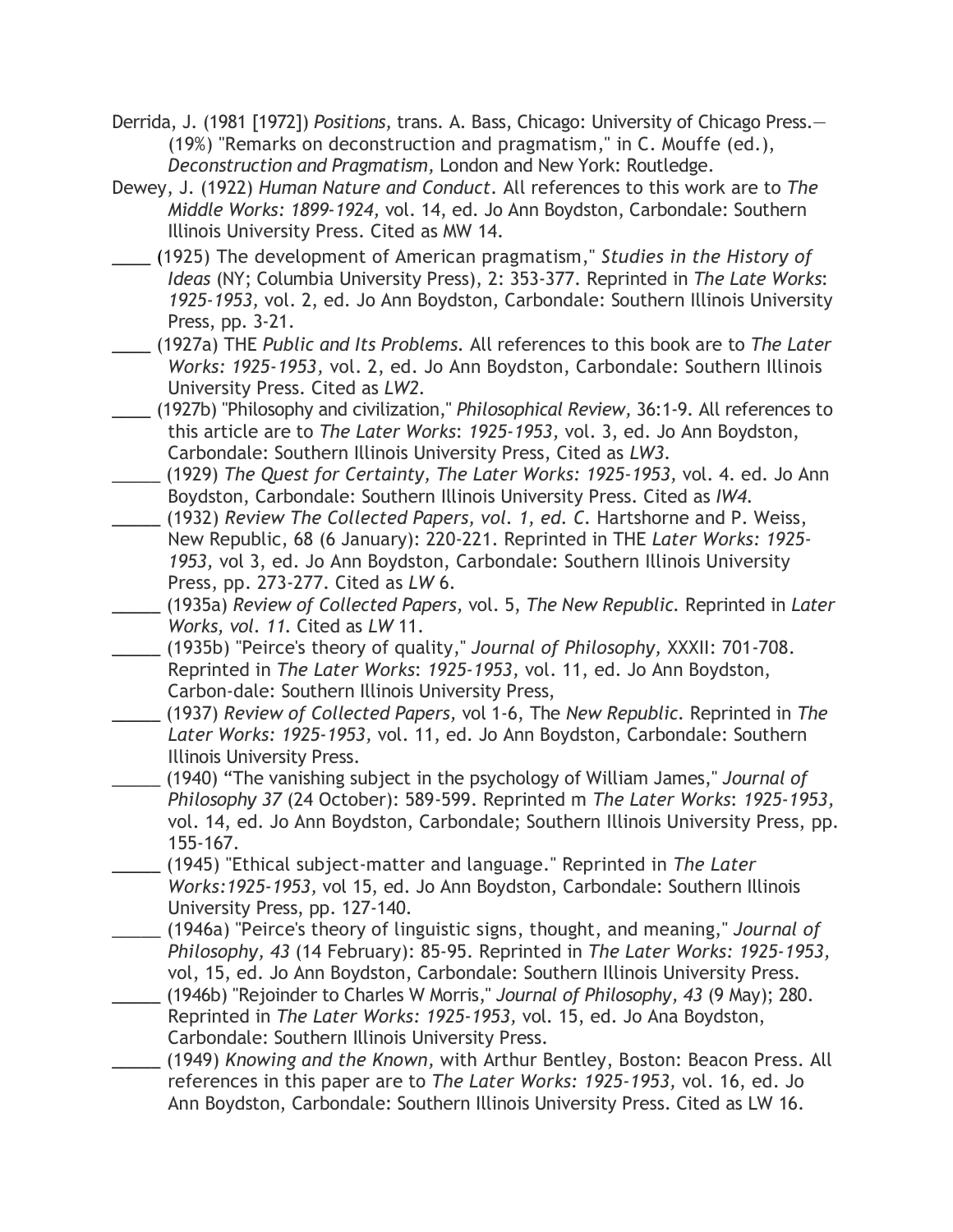Diggins, J.P. (1994) *The Promise of Pragmatism: Modernism and the Crisis of Knowledge and Authority,* Chicago and London: University of Chicago Press.

Eco, U. (1976) *A Theory of Semiotics,* Bloomington: Indiana University Press.

Emerson, R.W. (1971) *Ralph Waldo Emerson: Selected Essays,* ed. Larzer Ziff, New York: Penguin.

Fisch, M.H. (1986) *Peirce, Semeiotic, and Pragmatism,* edited by K.L Ketner and C Kloesel (eds.), Bloomington: Indiana University Press.

Foucault. M, (1988) *Politics, Philosophy, Culture: interviews and Other Writings 1977- 1984,* edited by L.D. Kinsman, New York and London: Routledge.

Haack, S. (1997) "The first rule of reason," in J. Brunning and P. Forster (eds.), *The Rule of Reason: The Philosophy of Charles Sanders Peirce,* Toronto: University of Toronto Press.

Halton, E. [Rochsberg-Halton] (1986) *Meaning and Modernity: Social Theory in the Pragmatic Attitude,* Chicago and London: University of Chicago Press,

- James, W. (1975) *Pragmatism and the Meaning of Truth,* Cambridge, MA: Harvard **University Press.**
- \_\_\_\_\_ (1977) "On a certain blindness in human beings," *The Writings of William James: A Comprehensive Edition,* ed. John J. McDermott, Chicago: University of Chicago Press, pp. 629-645.
- \_\_\_\_\_ (1987 [1907]) *Essays, Comments, and Reviews,* Cambridge, MA: Harvard University Press..
- Lentricchia, F. (1988) *Ariel and the Police; Michel Foucault, William James, Wallace Stevens*, Madison: University of Wisconsin Press.
- Liszka, J. J. (1996) *A General Introduction to the Semeiotic of Charles Sanders Peirce,*  Bloomington: Indiana University Press.

Margolis, J. (1993) *The Flux of History and the Flux of Science,* Berkeley: University of California Press.

Mazzotta, G. (1997) *The New Map of the World: The Poetic Philosophy of Giambattista Vico,* Princeton, NJ: Princeton University Press.

- Menand, L. (2001) *The Metaphysical Club: A Story of Ideas in America,* New York: Farrar, Strauss and Giroux. McDermott, J.J. (ed.) (1977) *The Writings of William James: A Comprehensive Edition,* Chicago and London: University of Chicago Press.
- Morris, C.W. (1946) "Reply to Dewey." *Journal of Philosophy,* 43 (28 March): 196. Reprinted *in John Dewey, The Later Works; 1925-1953,* vol. 15, ed. Jo Ann Boydston, Carbondale: Southern Illinois University Press, p. 473.
- Nagl, L. (1994) "The ambivalent status of reality in K.O. Apel's 'Transcendental-Pragmatic' reconstruction of Peirce's Semiotic," in B.C. Moore and R.S. Robin (eds.), *From Time and Chance to Consciousness: Studies in the Metaphysics of Charles Peirce,* Oxford/Providence: Berg.
- Ortega y Gasset, J. (1984) *Historical Reason, trans.* P.W. Silver, New York: WW. Norton & Co.
- Peirce, C.S. (1931) *Collected Papers,* vols. 1-6 ed. C Hartshorne and P. Weiss, vols. 7 & 8, ed. A.W. Barks, Cambridge, MA: Belknap Press of Harvard University Press.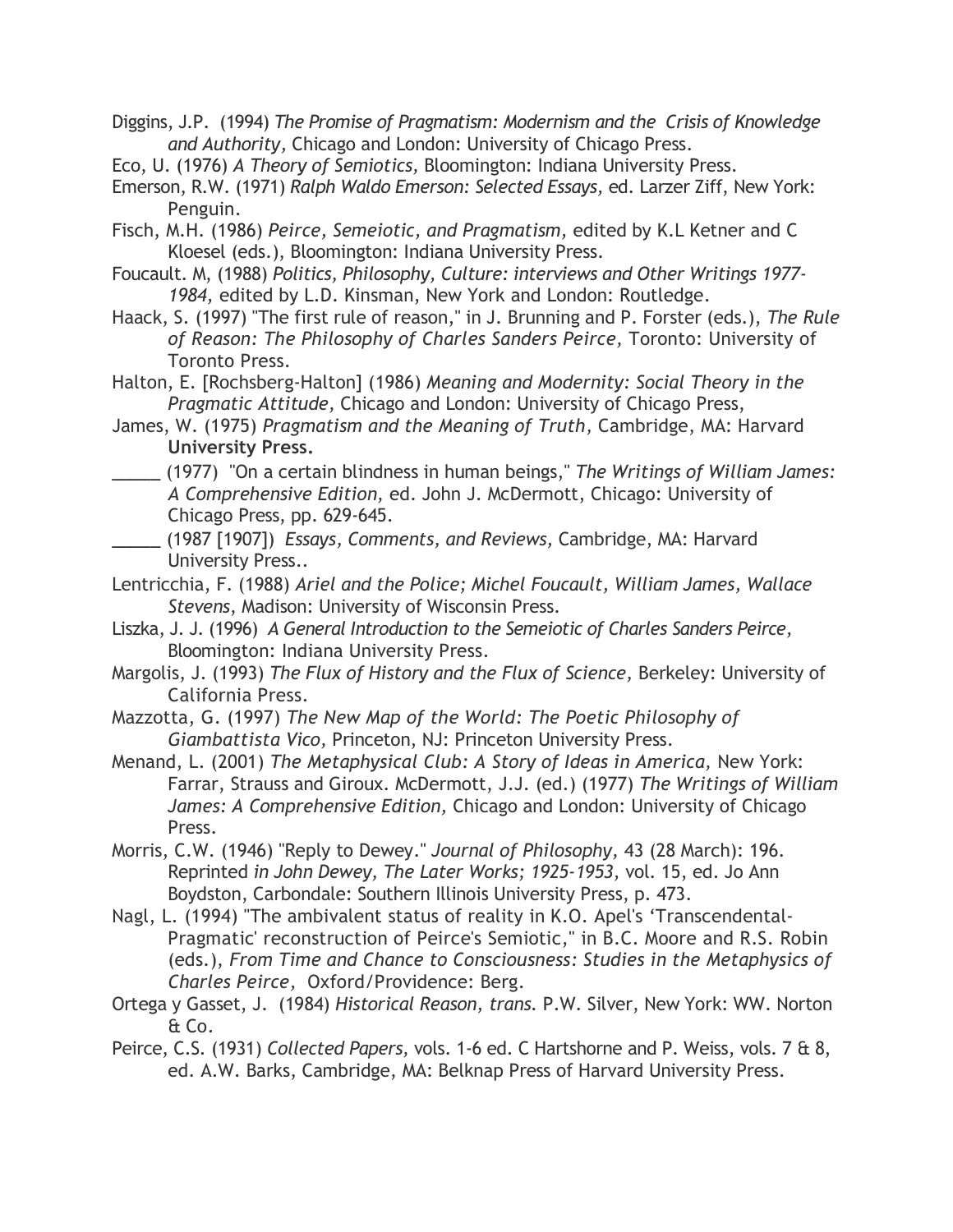- \_\_\_\_\_ (1977) *Semiotic and Significs: The Correspondence Between Charles S. Peirce and Victoria Lady Welby,* Bloomington: Indiana University Press.
- \_\_\_\_\_ (1982) *Writings of Charles S. Peirce: A Chronological Edition,* vol. 1 (1857- 1866), ed. the Peirce Edition Project, Bloomington: Indiana University Press. Cited as *W.*
- \_\_\_\_\_ (1992) *The Essential Peirce: Selected Philosophical Writings,* vol. 1 (1867- 1893), ed. N. Houser and C. Kloesel, Bloomington: Indiana University Press. \_\_\_\_\_ (1998) *The Essential Peirce: Selected Philosophical Writings,* vol 2 (1893-1913),
- ed. the Peirce Edition Project, Bloomington: Indiana University Press.
- Perry, R.B. (1935) *The Thought and Character of William James,* 2 vols., Boston: Little, Brown, and Co.
- Potter, V.G. (1996) *Peirceís Philosophical Perspectives,* ed. V.M. Colapietro, New Fordham University Press.
- Randall, J. H. Jr. (1958) *Nature and Historical Experience,* New York: Columbia University Press.
- Ransdell, Joseph (1976) "Another Interpretation of Peirce's Semiotic," T*ransactions of the Charles S. Peirce Society* XII (2).
- Rorty, R. (1961) "Pragmatism, categories, and language," *Philosophical Review,* 70 (April): 197-223.
	- \_\_\_\_\_ (1979) *Philosophy and the Mirror of Nature,* Princeton, NJ: Princeton University Press.
- \_\_\_\_\_ (1982) *Consequences of Pragmatism,* Minneapolis: University of Minnesota Press.
- \_\_\_\_\_ (1995) "Untruth of consequences" [Review of Killing Time: The Autobiography of Paul Feyerabend], *The New Republic,* 31 July: 32-36.
- Rosenthal, S.B. (1994) *Charles Peirce's Pragmatic Pluralism,* Albany, NY: SUNY Press. Santayana, G. (1962) *Reason in Religion, The Life of Reason,* vol. 3, New York: Collier. Savan D. (1987-1988) *An Introduction to C.S. Peirce's System of Semeiotic,* Toronto:

Toronto Semiotic Circle; Toronto: Victoria College in University of Toronto.

- Shapiro, M. (1983) *The Sense of Grammar: Language as Semeiotic,* Bloomington; Indiana University Press.
	- \_\_\_\_\_ (1991) *The Sense of Change,* Bloomington: Indiana University Press.

Short, T.L. (1998) "What's the use?î *Semiotica,* 122(1/2): 1-68.

- Sleeper, R.W. (1986) *The Necessity of Pragmatism: John Dewey's Conception of Philosophy,* New Haven: Yale University Press.
- Smith, J E. (1978) *Purpose and Thought: The Meaning of Pragmatism,* Chicago: University of Chicago Press.
- \_\_\_\_\_ (1992) *America's Philosophical Vision,* Chicago: University of Chicago Press.
- \_\_\_\_\_ (1995) *Experience and God,* New York Fordham University Press.
- Stuhr, J.J. (1997) *Genealogical Pragmatism: Philosophy, Experience, and Community,*  Albany,
- NY: SUNY Press. Tocqueville, A. de (1969) *Democracy in America,* trans. G. Lawrence, ed. J.P Mayer, Garden City, NY: Doubleday.
- Weinsheimer, J. (1983) "The realism of C.S. Peirce; or how Homer and nature can be the same," *American Journal of Semiotics,* 2(1-2): 225-263.